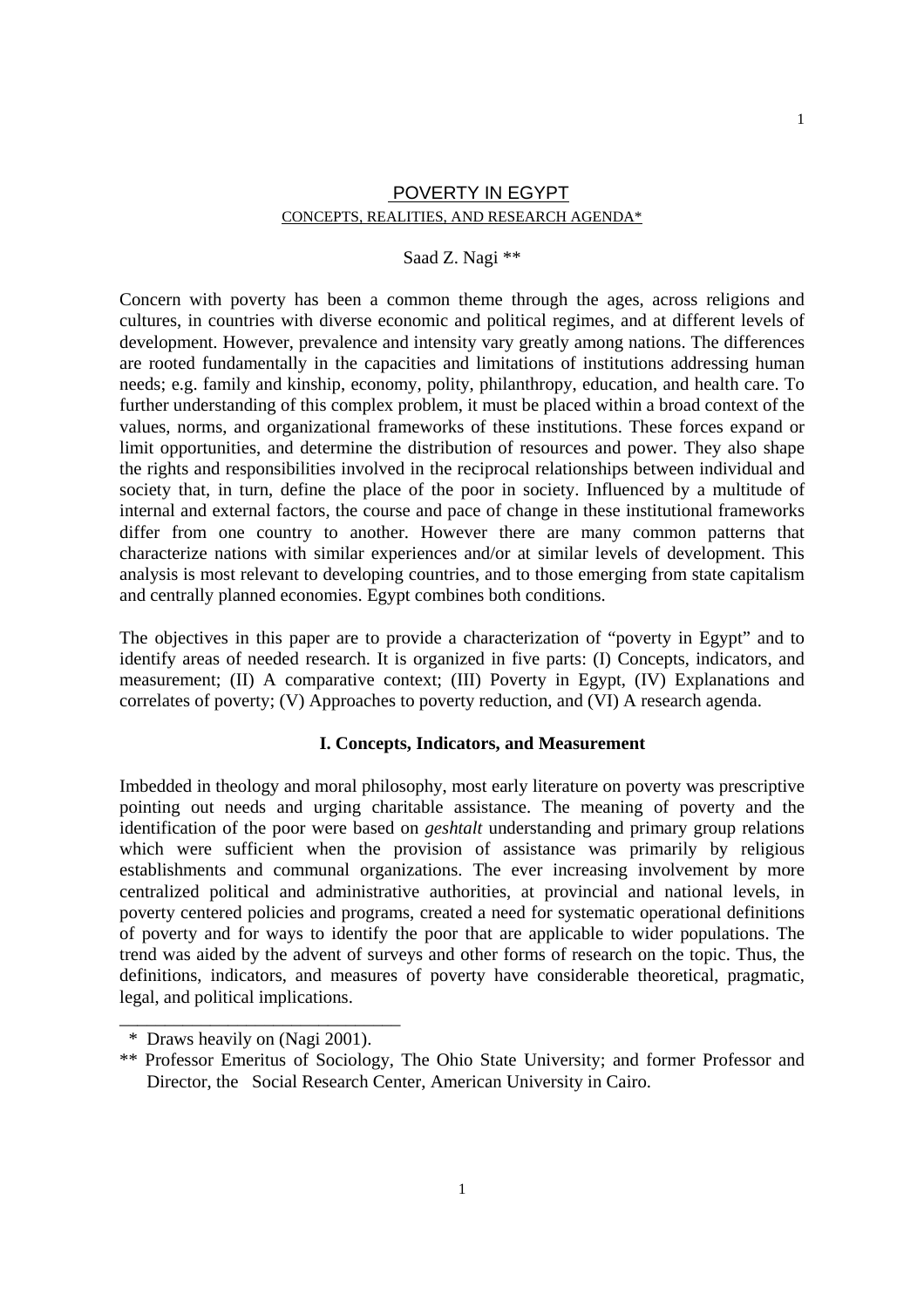There is a plethora of verbal and operational definitions of poverty: absolute and relative; from subjective and objective perspectives; in economic and other socio-cultural terms; simple classifications for "nose count" or with attention to severity of deprivation; and depending on one or multiple dimensions. Analyses and critiques of these concepts and measures also abound (e.g. Sen 1981, 1987; Carvalho and White 1994). We will briefly review important approaches.

*Basic needs* constitute one of the earliest and remains a common approach to defining and measuring absolute poverty. Biologically oriented definitions and indicators centered around food, nutrition, caloric needs and intakes, and anthropomorphic measures, especially the relation between weight and height. Later (Orshansky 1965) developed an Index of Poverty based on *cost estimates of minimum food requirements*. This translation of biological needs into an income variable fulfills the economist's dictum that "it is command over resources (income) to satisfy needs that a poverty definition should be concerned with rather than the actual consumption of some specific goods." (Hagenaars 1986). A standard for nutritional needs was developed in the form of an "Adult Equivalent Unit" (AEU) that balances differences by age, gender, and activities. Some measures also included the *costs of other basic needs* such as clothing, housing, and at times necessities such as fuel. However, it has been pointed out that "there is no generally acceptable standard of adequacy for essentials of living except food" (Orshansky 1965).

*Incomes and expenditures,* for individuals and for households, are used as indicators of poverty in both *absolute and relative* terms. Expenditures are narrower in scope but are considered more reliable. Cutting points to define absolute poverty remain arbitrary. Relative definitions of poverty link deprivation to the general standard of living in a society and, thus, have the advantage of retaining the social context within which poverty is measured. They distinguish among different income groups and are also sensitive to the distribution of income among the poor; that is, they provide information about gradations of poverty. On the other hand, as Sen (1981) put it, "the concept of poverty itself has an irreducible core of absolute deprivation...which translates starvation, malnutrition and visible hardship into a diagnosis of poverty without having to ascertain first the relative picture".

*Outcomes and correlates* such as infant mortality, life expectancy, and literacy, in contrast to inputs such as nutrition, have also been used to measure poverty as in Morris' (1979) *Physical Quality of Life Index* (POLI). In addition to relying on usually more readily available data, this approach offers the advantage of avoiding the complexities of defining basic needs and assessing their costs. Nevertheless, questions are raised about its validity. As Sen (1980) observed; "it would be difficult to claim that suffering from hunger does not affect one's quality of life unless one happens actually to die from it".

In addition to *objective* definitions and measures such as discussed so far, several *subjective* approaches have also been used in the analysis of poverty. Essentially, these are assessments by people themselves of the adequacy of their incomes "to get along" or "to make ends meet". Strategies include asking respondents about the average minimum income necessary for different types of households or about their own households. Another approach is to seek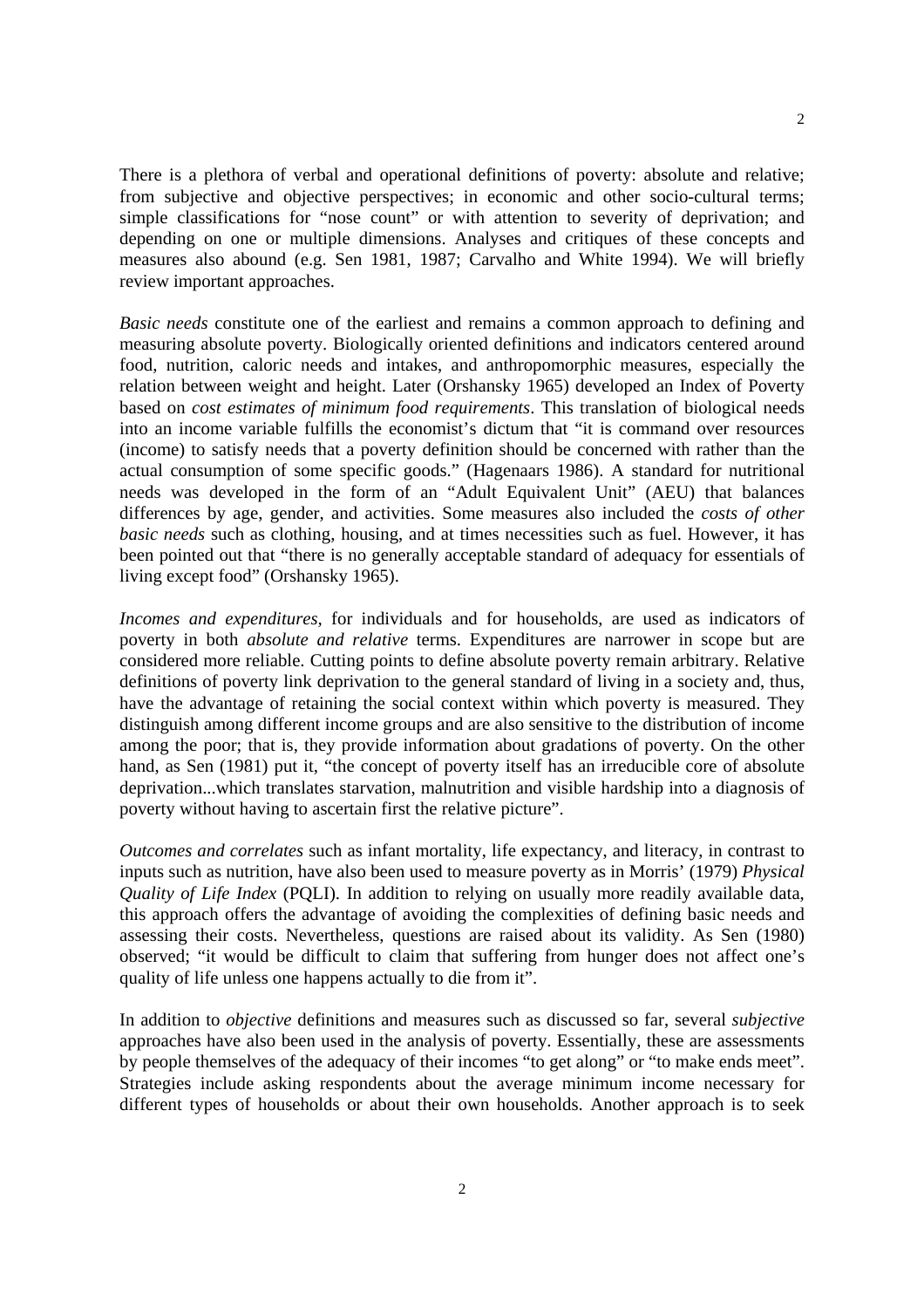information as to whether or not the households "experienced difficulties in meeting basic necessities such as food, clothing, housing, etc.", and about the degree of such difficulties (Nagi and King, 1976). Subjective measures entail a number of assumptions and require careful interpretation. Although they may vary from those of an objective nature, nevertheless, they represent important data in themselves.

*Standards of Living* expressed in quantitative terms are dated back to 1691 by Sen (1987) who raises several issues about these measures of which three are to be noted: (a) the inherent dilemma between "relevance" which stresses inclusiveness of dimensions and "usability" which calls "imposes restrictions on the kinds of information and techniques of evaluation that may be used"; (b) the need to maintain distinctions between components or dimensions of a concept, and its causes, which are often included in the same index; and (c) Caution is urged in regard to aggregation whether in terms of concepts or population which can broaden the application of concepts and data but may obscure important differences along particular dimensions or sub-populations. Sen concludes that "ultimately the focus has to be on what life we lead and what we can or cannot do, can or cannot be...the standard of living is really a matter of functionings and capabilities, and not a matter directly of opulence, commodities, or utilities".

Sen's influence is echoed in recent reports of international organizations. The United Nations Development Programs' Human Development Report (1996) introduced an index of *Capability Poverty* built on indicators from four areas--health and nutrition, reproduction, education, and housing. And, the World Bank's World Development Report (2000/2001) includes indicators of political disadvantage such as empowerment, participation, exclusion, and discrimination. It describes poverty as follows:

Poor people live without fundamental freedoms of action and choice that the better-off take for granted. They often lack food and shelter, education and health, deprivation that keep them from leading the kind of life that everyone values. They also face extreme vulnerability to ill health, economic dislocation, and natural disasters. And they are often exposed to ill treatment by institutions of the state and society and are powerless to influence key decisions affecting their lives. These are all dimensions of poverty.

#### **II. A Comparative Context**

Given the numerous ways poverty can be defined and measured, the varying availability and quality of census and survey data, and the "politics of statistics" which impose constraints on data access and collection in many countries, it is not surprising that meaningful comparative data about poverty are woefully inadequate. Presented here are the results of an attempt to piece together figures (Table 1 and 2) from different sources to construct a picture of poverty in countries of the Mediterranean basin. This should provide a broader perspective because of the inclusion of Arab and European countries and others that do not belong in either category. Several observations can be made: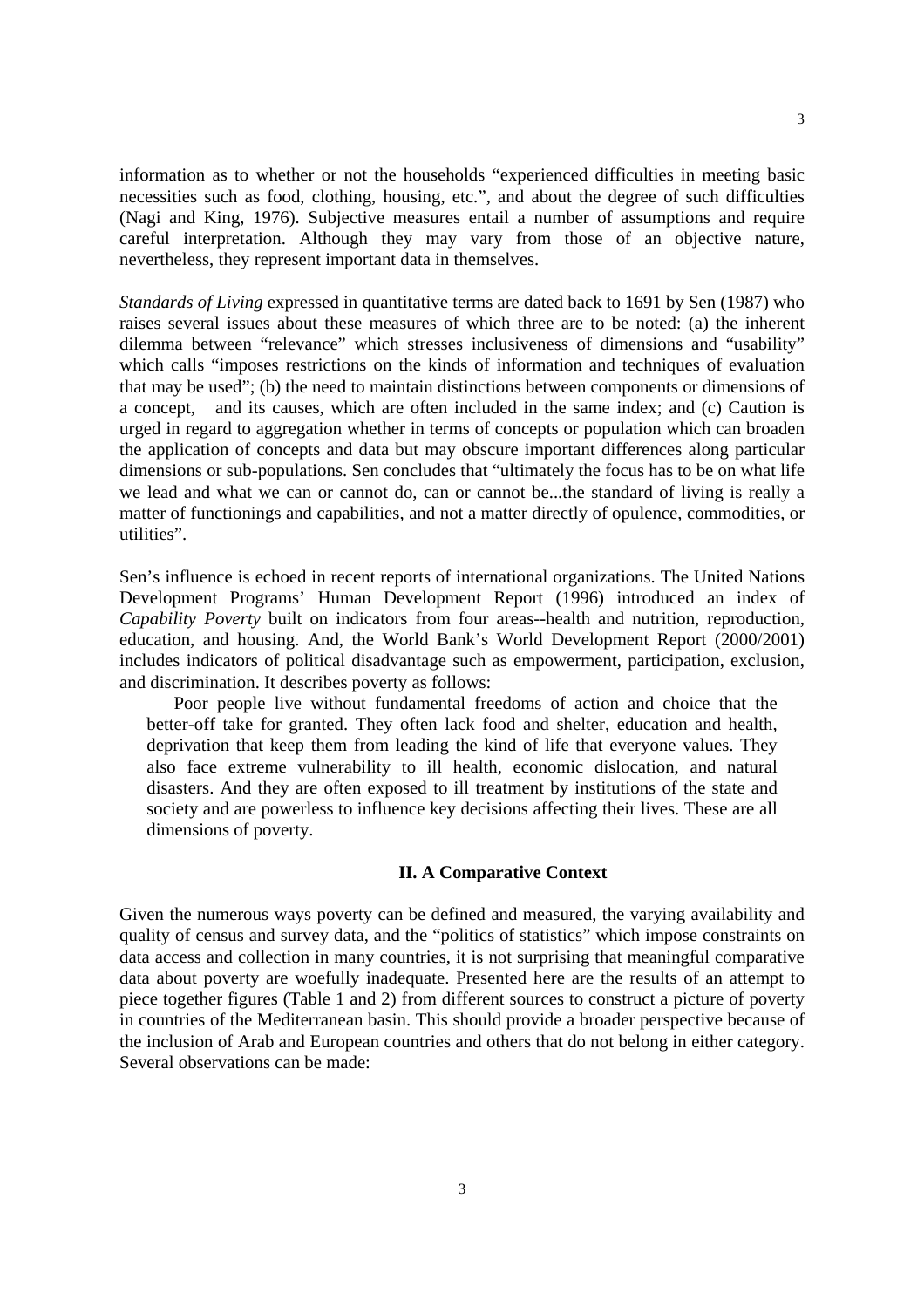1. While the Arab countries, including those not bordering the Mediterranean, vary greatly in per capita income, none of their economies can be considered industrialized or information based. These economies are largely dependent on revenues from natural resources such agricultural land; oil and other energy resources; waterways such as the Suez Canal; and tourism attracted by history, antiquities, and weather.

2. Inequality in the Arab countries -- measured by a ratio of the shares of income for the richest 20% to the poorest 20% -- exhibit a range similar to that of the European countries. Caution need to be exercised in interpreting these data because of the cutting points used in defining categories. For example data on income distributions in Egypt (Table 3) shows heavy concentration of higher incomes in a very small proportion of the households. This is characteristic of developing countries in general because of underdeveloped middle classes.

3. While the rates of ultra-poverty (below \$1/day) do not vary much among the Arab countries, the rates of poverty (below \$2/day) are quite different with Egypt having the highest rate by far (52.7%).

4. Compared to the European countries, the rates of correlates of poverty --adult illiteracy and infant mortality – are considerably higher confirming the tendency for human problems to cluster. Egypt has the second highest rates of female and male illiteracy and is tied for the highest rates of infant mortality. These rates are quite high aside from the comparisons. Important to note in this respect are differences in public expenditures on education and especially health care.

#### **III. More on Poverty in Egypt**

The material presented here was generated through a national survey of a large probability sample of households and individuals conducted in 1995/96 (Nagi 2001) as well as information from other sources. Included are data on indicators of poverty, definitions of poverty lines, and patterns of distribution.

#### *Indicators of Poverty*

The survey sought information about many indicators of which we select a few -- income distributions, patterns of expenditure, affordability of basic needs, and security/vulnerability.

As to *Income Distributions,* two questions solicited information about total household income: one seeking monthly income and the other asking about additional annual income. Respondents were given income categories in order to identify the ones within which they fit; households were assigned the mid-value of the categories. Table 3 shows the total annual estimates which ranged from LE 72 to LE 133,000. Clearly, the distribution is heavily skewed toward the lower ends of the continuum.

Because of the larger sizes among households in the lower categories, the per capita incomes show even a heavier concentration toward the lower end of the distribution. About two thirds of the sample had annual incomes below LE 600, that is, less than LE 50 per month. It is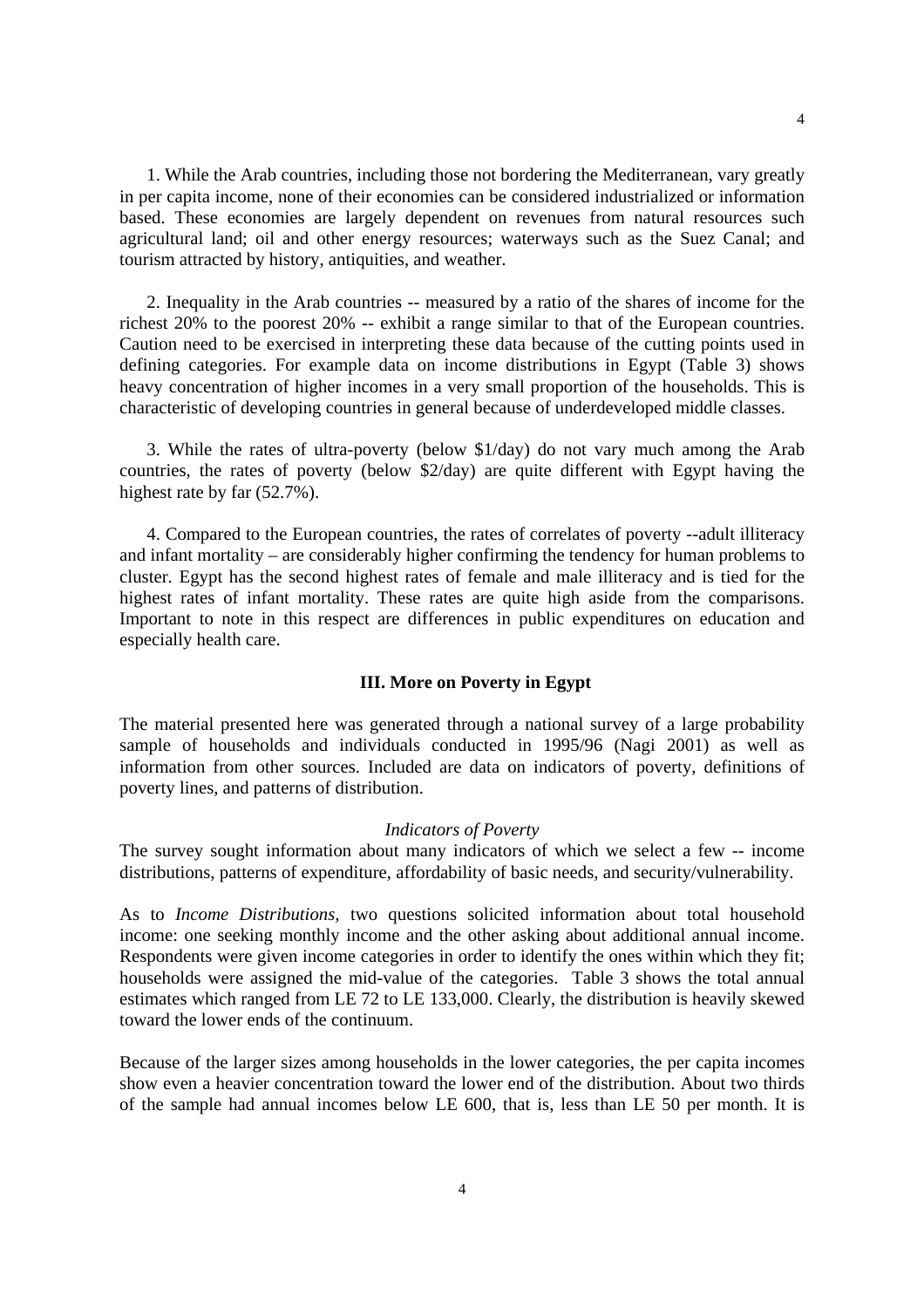important to note that households at the higher end of the continuum are underrepresented in the survey due to higher rates of refusal of interviews in the more affluent areas.

Another way to express income distributions is through the share of income received by the different income strata. A large difference existed between the lowest and highest 20% whose shares of incomes were 5.8% and 46.0%, respectively. These figures yield a ratio of 7.9 which is considerably higher than that reported in Table 1 also for the year 1995. Furthermore, a comparison with 1991 distributions (World Bank, 1996) show an increasing polarization -- the share of the poorest 20% was 8.7% while that of the highest 20% was 41.1%, a ratio of 4.7. Considerable differences existed between urban and rural households in income inequality with Gini Coefficients of 34.6 and 29.1, respectively.

Data on *Expenditures* were gathered through a number of questions about specific items in the costs of living. The costs reported per day, week, or month were all converted to annual rates. As expected, expenditures are highly associated with incomes  $(r = .74)$ . There is considerable inequality in the shares of the different strata of the households with the lowest 20 % and the highest 20% accounting for 7.0% and 41.3% of the expenditures, respectively. As will be explained later, expenditures were used in defining a poverty line in relative terms.

A series of questions about A*ffordability of Basic Needs* were included in the survey beginning with a screening question about whether the household income was sufficient or insufficient to cover the costs of household needs. Of the total sample, incomes were sufficient for 56.7% and insufficient for 43.3%. Additional questions sought information about the severity of difficulties during the preceding year with the costs of food, clothing, housing, health care, and education. A four-point scale was used in recording responses: (0) Could not afford, (1) Severe difficulties, (2) Some difficulties, and (3) No difficulties. As expected, difficulties in affording the costs of needs increased in both prevalence and intensity by moving down the income levels (Table 4).

Affordability of housing was obscured by the facts that 93.7% of rural residents owned their homes and that rent control has been in effect in urban areas for several decades. Furthermore, affordability does not reveal much about quality. In this respect, it is important to note a rural bias toward poorer housing conditions because of the lack of access to safe water and sanitation. Conditions at the time of the current survey had not appreciably changed from those reported in 1991 by the World Bank:

 Housing has been among the most neglected sectors in Egypt and the present situation is characterized by serious problems of shortage and overcrowding. The shortage of low cost housing due to the stagnation of the stock of rental housing units and the high cost of newly built units. For over three fourths of the population, the price of a standard new dwelling in an urban area exceeds one hundred times their annual income. As a result of rent control, a black market for new rental units has developed, in which tenants pay large up-front sums in the form of "key money". At the same time, there is an excessively high vacancy rate of housing units in the face of the severe housing shortage. To cope with the housing shortage, many poor income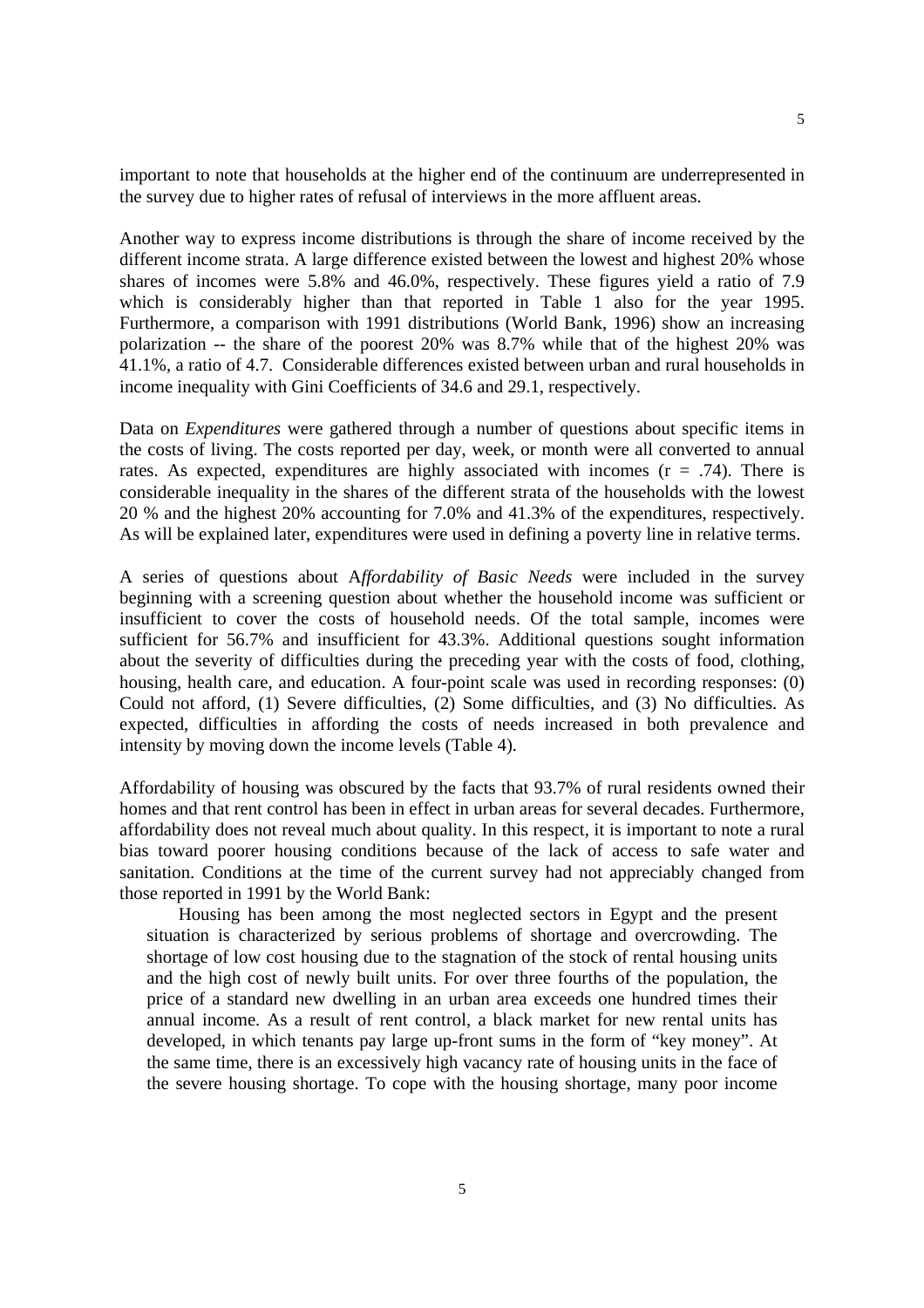households have built substandard units, "squatting" on public land in areas lacking water, sewage, garbage collection and basic social services.

Four indicators of *Economic* S*ecurity/Vulnerability* were used. *First* are balance sheets for the households expressed as a ratio of expenditures to incomes. During the year prior to the survey, 36.2% reported deficit spending, 57.8% reported savings, and the remaining 6% broke even. Deficits for 10.7% of the sample equaled or exceeded 50% of incomes, and surpluses equaled or exceeded 50% of incomes for 6.1%.

*Second* is the ability to cope with the costs of special events and unscheduled emergencies such as natural disasters, health problems, deaths, and/or weddings. Nearly one of four households (23.2%) encountered such situations during the year prior to interviews, especially in connection with health problems. Incomes for 55.2% of them were not sufficient to meet these expenses. As expected, the relationship between per capita income and coping with emergencies favors households in the higher brackets. Several coping strategies were reported. Taking loans was the most common (68.3%) followed by financial assistance from relatives, friends, neighbors, and others (24.7%). Nearly one fifth of the households (18.0%) sold assets, and 4.5% mentioned *gameyas,* or "rotating credit associations" in Geertz's terms (1962).

A *third* indicator is the assessment, mentioned earlier, of the adequacy of incomes in covering the costs of basic needs which revealed that they were sufficient for 56.7% of the households and insufficient for the remaining 43.3%.

The *fourth* and final indicator for economic security is change in income comparing the survey year with the preceding one. Incomes increased for 15.7% of the sample, decreased for 9.1%, and remained the same for 75.3%. While the proportions reporting increases steadily favor households with higher per capita incomes, decreases were more evenly distributed among per capita income categories. The most frequently mentioned reasons for the rise in incomes were increases in earnings through business or farming enterprises (54%), followed by promotions and bonuses connected with employment (46.3%). For only 3.7% of the households were the increases attributed to taking on additional job(s) by members already employed or the employment of previously unemployed members. The reasons for decreases in incomes follow a similar pattern. The most often mentioned is reduction in earnings from business or farming enterprises (47.0%), followed by loss of jobs (18.1%), and retirement (7.0%). Important to note also are reports by 6.3% of the households who attributed the decrease in incomes to the liquidation of productive assets.

An "Index of Economic Security/Vulnerability" was constructed by using these four items. The quintile distributions of the Index scores in relation to per capita income (Table 5) indicates greater economic security among households in the higher per capita income categories, and vice versa.

#### *Poverty Lines*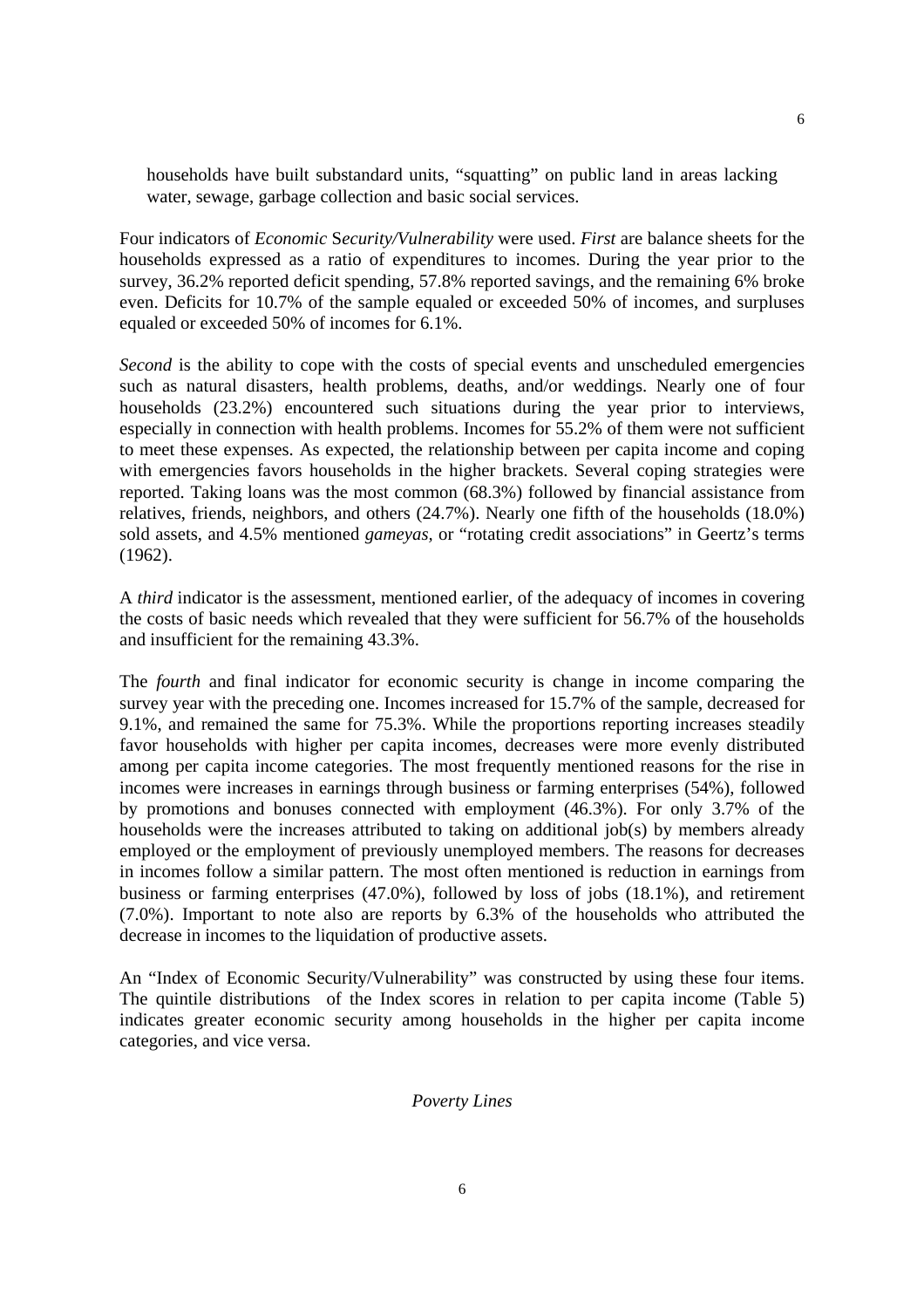Two poverty lines were constructed and used in the analysis. One can be referred to as *relative/objective* and is defined as "at or below two thirds of the average per capita total expenditures". There is always an element of arbitrariness in where lines are drawn. In order to facilitate comparisons, we replicate in this measure an approach widely used in Egypt and elsewhere. "Ultra poverty" was defined as "at or below one third of the average of per capita total expenditures". These criteria identified 37.3% and 7.6% of the households as poor and ultra poor, respectively.

The second approach yielded *absolute/subjective* poverty lines which were based on "affordability of basic needs", namely food and clothing. Obviously, this approach does not address the issues of kinds of food and their nutritional value, or the quantity or quality of clothing. However, it offers the assessment of the people themselves of their abilities to afford these needs as they define them. The criterion selected in this analysis includes households that faced difficulties, at all levels of intensity, in affording food *and* clothing. Ultra poverty includes households that "could not afford or had severe difficulties with costs of food *and* could not afford clothing". These lines identified 35.5% of the households as poor and 7.4% as ultra poor.

Translated into numbers, of the 12,422,543 households in Egypt in 1995, 4,683,299 and 4,534,228 met the criteria of objective and subjective poverty, respectively. While the rates of poverty according to these two definitions -- 37.3% and 35.5% respectively -- are quite similar, there is considerable diversion between them in terms of the households identified as poor or non-poor. As shown in Table 6, the two measures overlap in 60.9% of the cases, with 17.45% agreement on poor and 43.5% agreement on non-poor households. They diverged in 39.1% of the cases, with 19.9% of the households being objectively poor only and 19.2% subjectively poor only. Although statistically significant, the low correlation value  $(r = .17)$ and the magnitude of diversions clearly indicate that these are two different measures of poverty. The behavior of the two concepts throughout the analysis show much greater validity for the subjective/absolute definition and indicators.

Data about affordability of three important needs were considered but not included in the construction of these indices. One is *housing* which was excluded for the reasons specified earlier. The others are *health care* and *education* which were not included because responses to these items were strongly influenced by the presence of health problems or children in schools. Furthermore, because of an enormous overlap, difficulties in affording food and clothing are strong proxies for severe difficulties with health care and/or educational costs. Including these latter limitations would add only 1.0% to the poverty rates.

## *Patterns of Distributions*

Under this heading, we present differentials in the distributions of poverty in relation to selected ecological variables, characteristics of households, and those of household heads.

*Ecological variables:* Two such variables are considered here (Table 7) -- rural/urban and regional differences. As to *rural/urban* differentials, it is to be noted that over the last several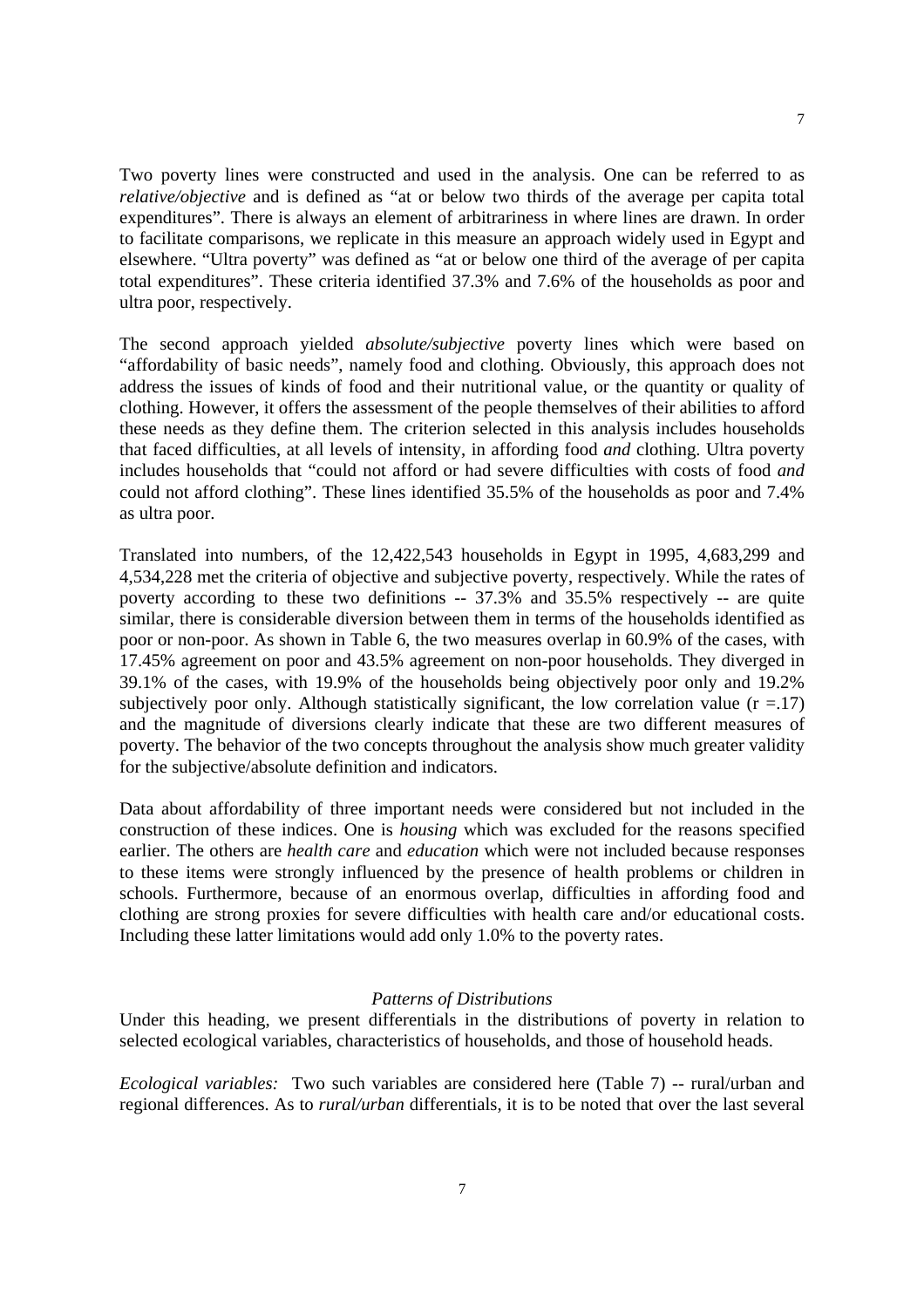decades a number of trends have been changing population movements and the residential map of Egypt. Important among these are: expanding rural electrification, distributing industrial enterprises, an increasing shortage of housing in urban centers, multiplying means of transportation between villages and cities (this is a statement of quantity, not quality), and the investment of funds earned through working abroad in the construction of residential buildings in villages of origin. While these trends did not stop migration to the urban centers, especially the larger ones such as Cairo and Alexandria, they have created a different population mix in the rural areas. No longer can "rural" be considered synonymous with "farming". In fact, among those who reported rural residence the majority (58.2%) were "nonfarming". In this analysis, we compare three categories of households: rural farming (22.2%), rural non-farming (28.6%), and urban (49.2%). Objectively defined poverty is more prevalent among urban dwellers (40.4%) than among those in rural areas (34.2%), with the lowest rates being among the non-farming rural dwellers (26.8%). The rates of subjective poverty were very similar for the three categories of residents.

*Regional differentials* show objective poverty as most prevalent in Urban Upper Egypt followed by Urban Lower Egypt and Rural Upper Egypt, in that order. It was lowest in Rural Lower Egypt, followed by the Urban Governorates. The prevalence of subjective poverty follows a somewhat different pattern. These rates were highest in rural Upper Egypt followed by the urban governorates, and lowest in urban Lower Egypt. Important to note are the higher rates of poverty in Upper Egypt compared to other regions. This can be a contributing factor to tension and unrest, especially in these times of rising expectations engendered, in turn, by the fast expanding access to the mass media, particularly television.

*Characteristics of Households* include household size, levels of education of members, and their engagement in gainful activities (Table 8). The rates of objectively defined poverty steadily and dramatically increase as the *size of households* becomes larger. This is in part due to the fact that per capita expenditures are lower for larger size households  $(r = .48)$ , and that objective poverty is based on per capita expenditures. Subjective poverty relates to household size in a curvilinear manner suggesting underlying influences of other factors.

*Engagement in gainful activities* is an index to provide a measure of employment and work among members of a household who are 18 years of age and over. This includes working for self, employment for salaries and wages, and unpaid family work. The index is simply the ratio of the number of household members so engaged to the total number of members in the specified ages. It does not express any aspects of the kinds of jobs held or the levels of compensation received. The rates of subjective poverty consistently decline as the ratio of workers to non-workers increase. However, relations to objective poverty are inconsistent. Caution is advised in interpreting these data since women's work is seriously under reported in surveys (El Tawila, 1992).

*Educational attainments* of households were measured by averaging the schooling levels completed by members 18 years of age and older. While average scores do not reveal the educational distribution within the household, they do provide better representation of the households than do the educational levels of household heads. The two indicators are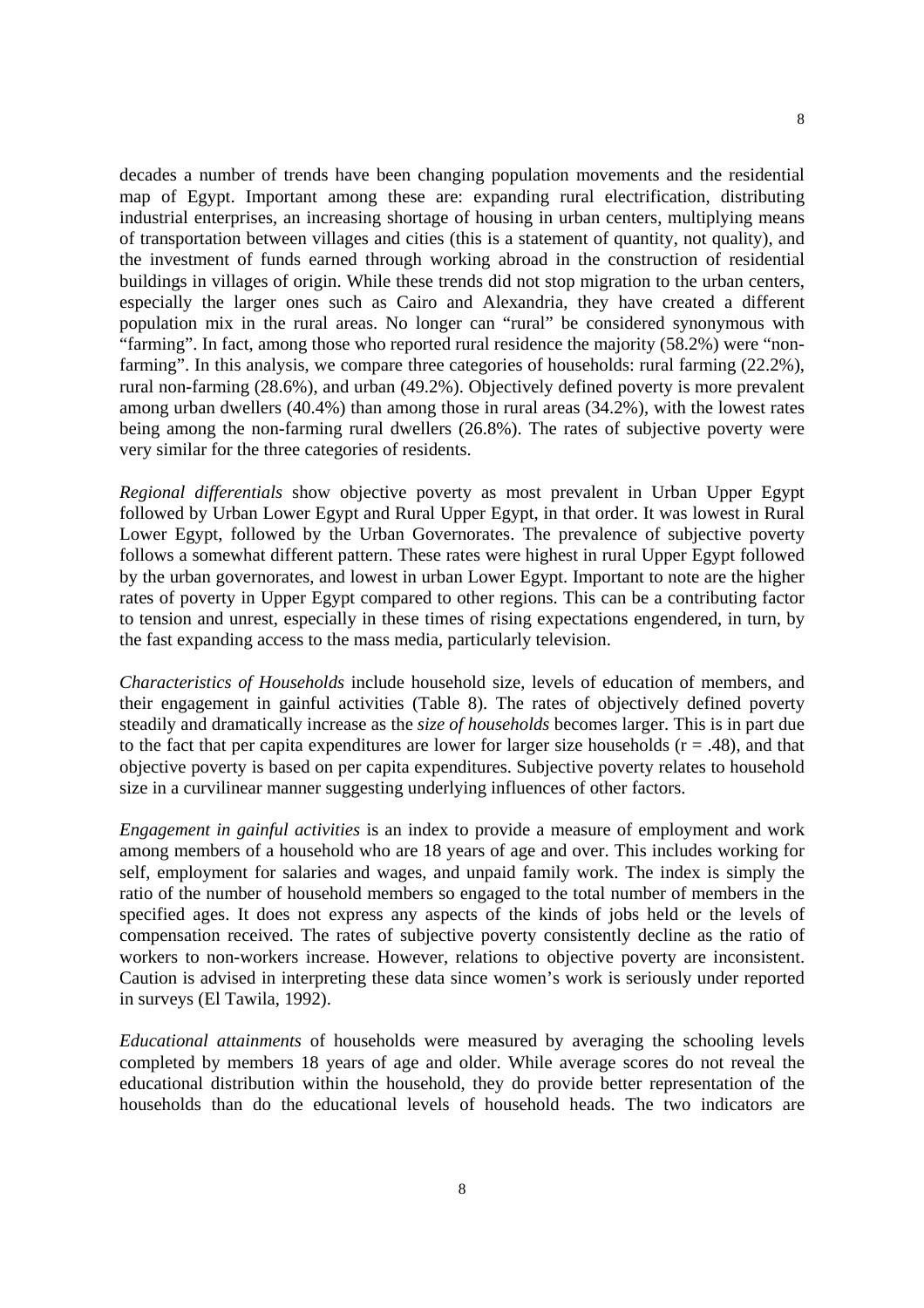substantially correlated  $(r = 0.71)$ . As expected, scores on this index are negatively associated with the rates of both objective and subjective poverty.

*Characteristics of Household Heads:* Table 8 presents also the relationships of poverty rates to the gender, age, and education of household heads. As to *gender*, the sample included a fairly large proportion of female headed households (15.7%, N=964); male headed households accounted for the remaining 84.3% (N=5192) There are large gender differentials and divergences in the prevalence of objectively and subjectively defined poverty. The percentages in poverty according to objective criteria for female/male headed households are 30.8% and 38.4% respectively. The distributions of subjective poverty exhibit the reverse pattern for the two types of households with prevalence rates of 43.2% and 34.3% in that order. At least partial explanation can be sought in differences in the definitions of the two lines of poverty. The reasoning goes as follows: more of the female headed households have serious difficulties affording the costs of food and clothing, so more of them meet the criteria of subjective poverty; however they are also more likely to engage in deficit spending which pushes them out of the definitions of objective poverty which are based on levels of expenditure. Differences in household budgeting are consistent with this line of explanation; proportionately, more female headed households tended to engage in deficit spending compared to those headed by males. There is greater willingness on the part of families and other informal sources to assist female more than male headed households through loans and other forms of support.

Several observations can be made about the relationships between the *age of household head* and poverty. First, is that the rates of objective poverty steadily increase with age up to the oldest category (60 years and over) where in drops significantly. Subjective poverty is at the lowest rates also for the older age category. This may be due to accumulation of needed assets over the years, lowered expectations as age increases, and/or to lower rates of dependency in these households. The largest divergence between objective (23.5%) and subjective (36.2%) poverty is for households with heads in the youngest age category (less than 25 years). In large part, these variations are due to the higher initial costs of establishing households which raises the rates of subjective poverty, and inclinations on the part of the young to engage in deficit spending. As in the case of female heads of households, the young are more likely to receive support from families and relatives than do those in older ages.

Finally, the *education of heads of households* is a powerful factor in the prevalence of poverty defined in either objective or subjective terms. Table 8 shows large and consistent declines in poverty rates as we move up through educational levels.

## **IV. Explanations and Correlates of Poverty**

While no one discipline, let alone one theory, can provide adequate explanations of a phenomenon as complex and multidimensional as poverty, three perspectives are common in the literature: individual, cultural, and structural.

## *Individual explanations*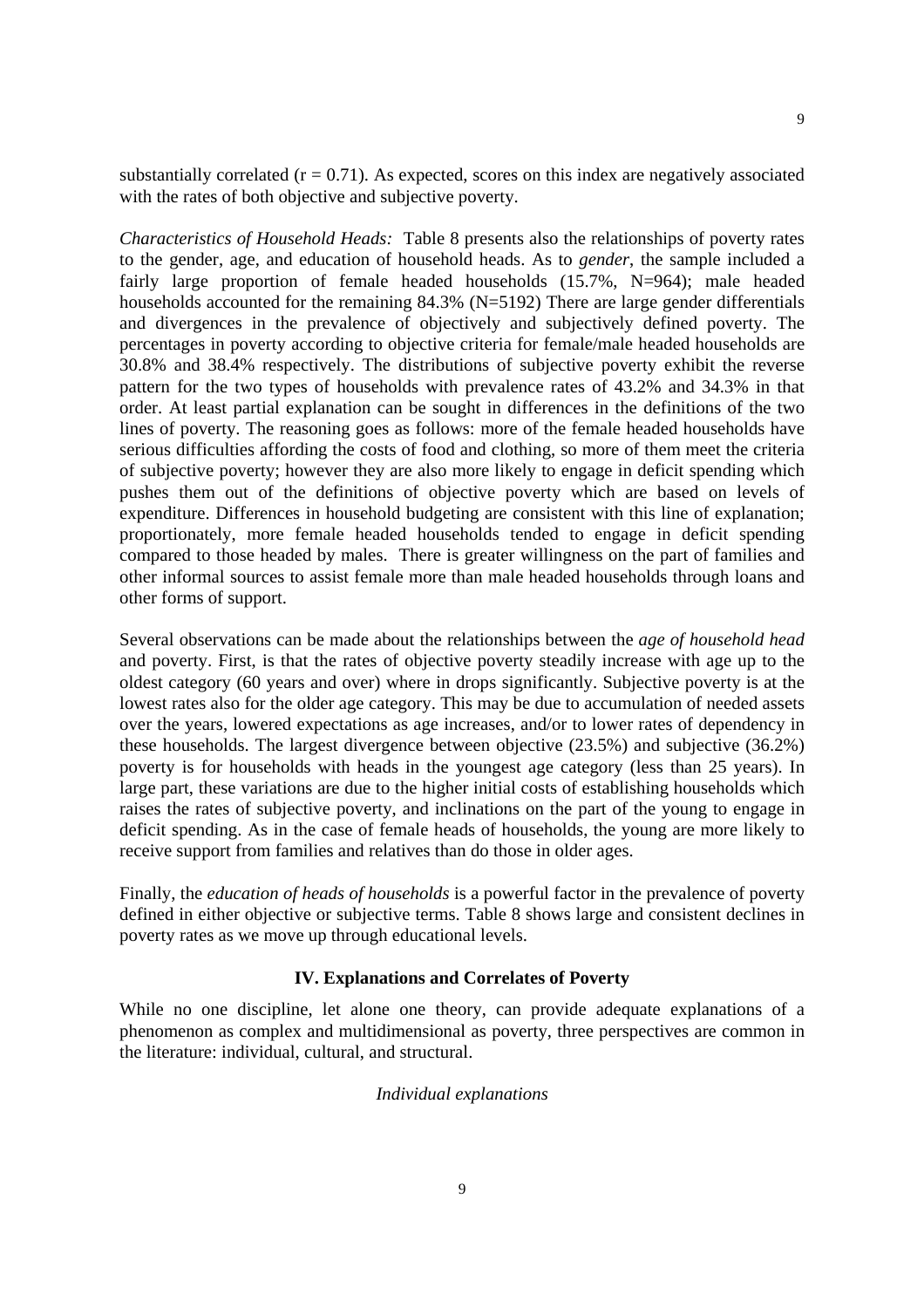These tend to take one or more of three forms: (a) inadequacy or pauper syndrome biologically transmitted through the genes: (b) intelligence determines income and intelligence is largely inherited; and (c) mental illness or unstable temperament as inherited incapacities lead to social deprivation (Holman's 1978). While the first type of explanation may have some popular appeal, Holman maintains that it lacks scientific merit. The other two lines of explanation have been more fully researched and remain topics of debate. Actually the relationship between mental illness, not always inherited, and poverty is evident in the high proportions of the homeless in many countries who suffer mental problems. Attention was also given to "problem families" (Bowlby 1951, 1953; Holman 1978) and "emotional immaturity" (Irvine 1954). The thesis is that problem families are incapable of nurturing and providing training to their children leading to immaturity on the part of the children and other character traits inimical to successful adult lives. The negative cycle continues since these children in turn become incapable of providing normal family conditions for their own children.

#### *Cultural Explanations*

This perspective offers three interrelated themes: the image of limited good, culture of poverty, and cultural deprivation. The *image of limited good* was advanced as an explanation of the seeming reluctance of peasant communities to adopt modernization in their economic endeavors. In attempting to explain the persistence of poverty in peasant communities, Foster (1967) described this image to include a view of village economic life as a zero-sum game and that economic success is perceived as coming at the expense of others in the community. In later analysis (Harris 1986), Foster's data were shown to be open to other interpretations (Harris 1986).

Oscar Lewis (1966) is a well-known proponent of the *culture of poverty* tradition who cites "some seventy interrelated social, economic and psychological traits … the principal ones include: fearfulness, suspiciousness, apathy, fatalism, cynicism about social institutions and distrust of the police and government officials". Apathy and fatalism are particularly important in that they inhibit the motivation to work or change. Lewis also echoes Irvine when attributing to the poor "a lack of impulse control, a strong present-time orientation and relatively little ability to defer gratification and to plan for the future". The lack of work motivation limits earnings, and concern with immediate gratification precludes savings. These maladaptive values and attitudes are seen to create separate cultures within larger dominant cultures (Lewis 1966, Miller 1968), and are socially transmitted from one generation to another (Reissman 1962; Valentine 1968; Sabin 1970).

*Cultural Deprivation* is related to the culture of poverty, except on one fundamental point. Instead of a culture separate from a larger achievement-oriented culture, advocates of cultural deprivation hold that individuals are members of the dominant culture, but are insufficiently socialized into its values and norms (Clegg and Megson 1968; Danzinger 1971). This perspective also entails a self-replicating cycle. However, rather than the cycle perpetuating a culture that accepts poverty, it perpetuates a segment of the population unable to be successful members of their own culture.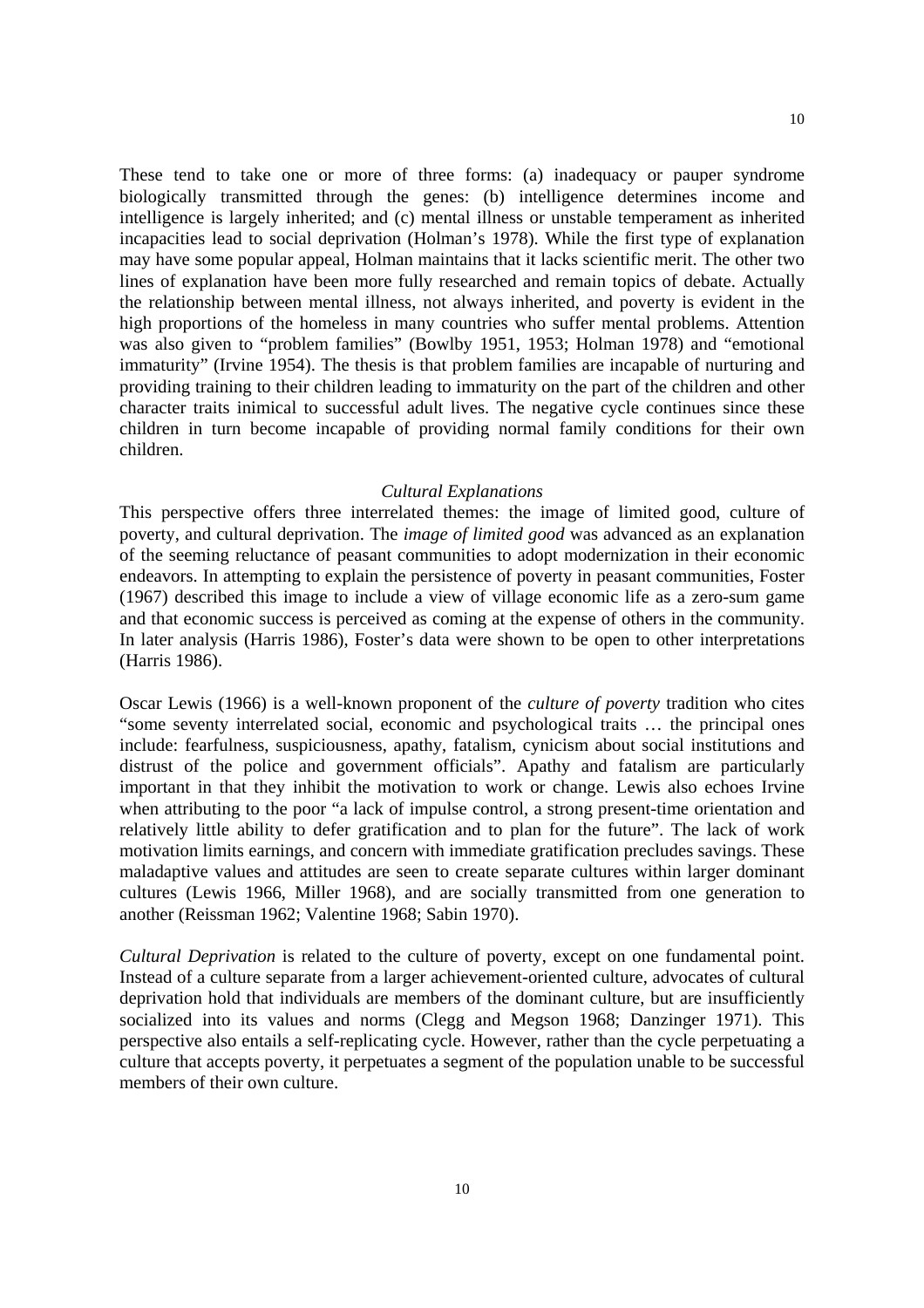The culture of poverty tradition has had a number of critics. For example, Wikan (1980) concludes that: "On the basis of my understanding of life among poor people in Cairo … they do not have a culture of poverty which obstructs the improvement of their conditions". Results from the current survey (Nagi 2000) support this position. Intergenerational mobility was sizable along both the educational and occupational hierarchies, and from the lowest strata. In addition, the most frequently mentioned purpose of assistance sought and/or received by households in poverty was for the education of children. And, unlike for other purposes, assistance for education was most often in the form of loans.

#### *Structural Explanations*

An important advantage in structural explanations is that they can incorporate those at the individual and cultural levels. They take diverse forms ranging from the Malthusian demographic "primary cause" to multi-causal perspectives. At the outset, we address the proposition that *population growth is a primary cause of poverty.* While data clearly demonstrate higher fertility rates among the poor, the causal direction is far from established. In fact, the longitudinal evidence at hand is strongly persuasive of the thesis that modernization is a driving force that leads to both an enhanced pace of societal development and a decline in the rates of population growth. Consider a comparison between Egypt and South Korea during the period 1960-1995 where the two countries started with almost identical populations of 27.0 and 26.8 millions, respectively. The average population growth in Egypt declined from an annual 2.7%, for the period of 1980-90, to 2.1% in1990-95. In Korea it fell from 2.6% percent a year in 1960-70 to 1.1% percent in 1980-90, and to 0.9% in 1990-95. (World Bank 1993,1997). To be noted is that the beginnings of substantial acceleration in Korea's economic development are placed around 1963 (Kim 1994).

An institutional perspective provides a meaningful framework for the search for structural explanations of poverty. Institutions are the most basic components of both cultural and social aspects of society. They are complexes of values, norms, and organizations that cohere around basic functions and needs of society such as addressed by family and kinship, polity, economy, religion, education, health, and others. Crosscutting these relatively specialized complexes are ethical values and norms that influence behavior within all institutional contexts. The guiding hypothesis in this search is that *institutional capacities are the primary structural factors in shaping the prevalence, intensity, and dynamics of poverty.* The capacities of institutions refer to the capabilities of the mix of values, norms, and organizations for fulfilling the functions of society and the human needs to which they are addressed.

All institutions of society are concerned, directly or indirectly, with the economic security and well being of citizens. Most involved in issues of poverty and dependency are: family and kinship, education, health care, philanthropy, economy, and polity. Their involvement covers the life span: rearing and socialization, preparing productive citizens, providing opportunities for gainful activities and mechanisms for self-sufficiency in later ages, and extending support in times of need for reasons beyond control. In the World Bank's *World Development Report 2000/2001,* devoted to "Attacking Poverty", three causes are cited for poverty: lack of income and assets, voiceless and powerlessness, and vulnerability. As indicated in earlier discussions,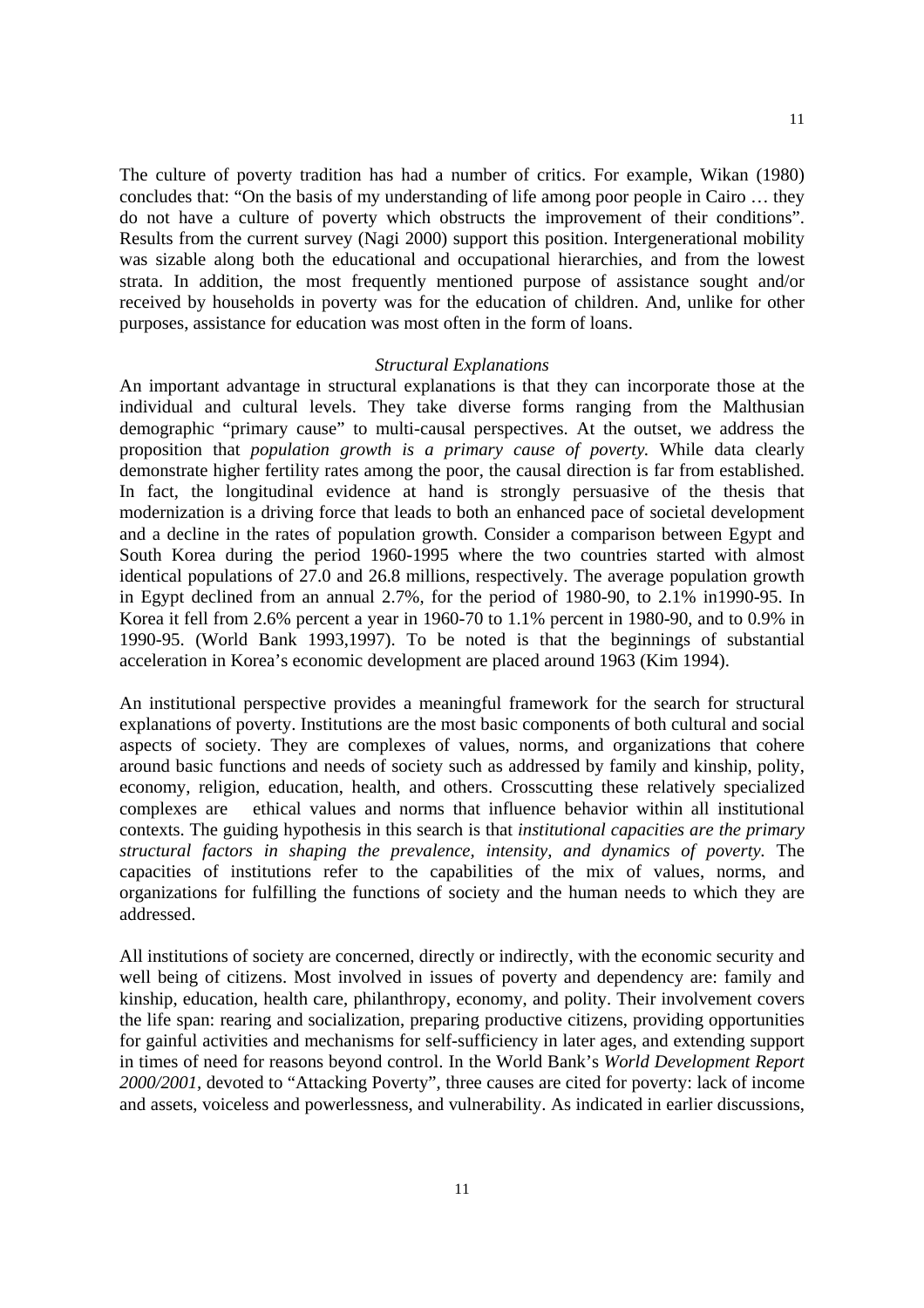we consider these as dimensions of poverty for which explanations can be sought in the capacities of institutions to perform the societal functions for which they are created. Available data about Egypt reveal serious limitations in these capacities.

Polity and governance address the functions of distribution of power and authority which are not only important in themselves; they also have strong and pervasive influence on all other institutions because of the policies they enact. With few exceptions, policy models and processes, especially in developing societies including Egypt, are characterized by varying degrees of insensitivity to the voices of the poor. They are oriented primarily to the interests of the elite. Even where there are constitutional emphases on "balancing of interests", the poor are the least able to organize and to command the resources necessary for articulating their interests and placing them on the public agenda.

The results of inattention to poverty and the poor are evident in the inadequacies of public programs of social protection. These include programs of social insurance, public assistance, and other social services. Often published descriptions of these programs look far better than the operational realities. The situation was succinctly expressed in a World Bank (1991) document concerning Egypt: "The various existing social programs and transfer mechanisms...do not constitute an adequate safety net to protect the most vulnerable members of the Egyptian society from the likely negative impacts of economic adjustment policies, or even a very satisfactory base on which to build an adequate system".

A major impediment to societal development is that a combination of low pay, weak accountability, and lack of knowledge and/or commitment to the ethics of public service, has opened the gates for pervasive corruption. Corruption at any scale is not a victimless crime; it damages "the quality of life of the ordinary citizen--particularly that of the most vulnerable members of society" (The Economist 1997).

The civil service is bloated, badly outdated, and poorly equipped contributing to serious inefficiency and abuse in the administration of pulic affairs and the provision of human services. Table 9 clearly demonstarte these problems as reflected in the opinions of citizens in contact with public agencies in an Egyptian governorate.

The role of the economy offers fundamental explanations of poverty and its dynamics. The market is the primary mechanism for this institution in performing its distributive functions. The capacities of markets in Egypt are impaired because of factors such as: an inefficient public sector that drains the economy, an absence or weakness in regulatory measures to promote transparancy and guard against unfair practices; grossly underdeveloped human resources and technological capabilities, and the lack of significant competitive niches in the rapidly globalizing markets. The result is stagnation in economic development and in opportunities for gainful activities – an important avenue for clinbing out of poverty. Data from the 1995 survey show that, when students, homemakers not interested in employment, and the retired are excluded, the proportion of unemployed adults (18 years and older) stood at 24%. Equally indicative of the labor market's limitations are the high rates of unemployment among the better educated adults with 36.1% among graduates of high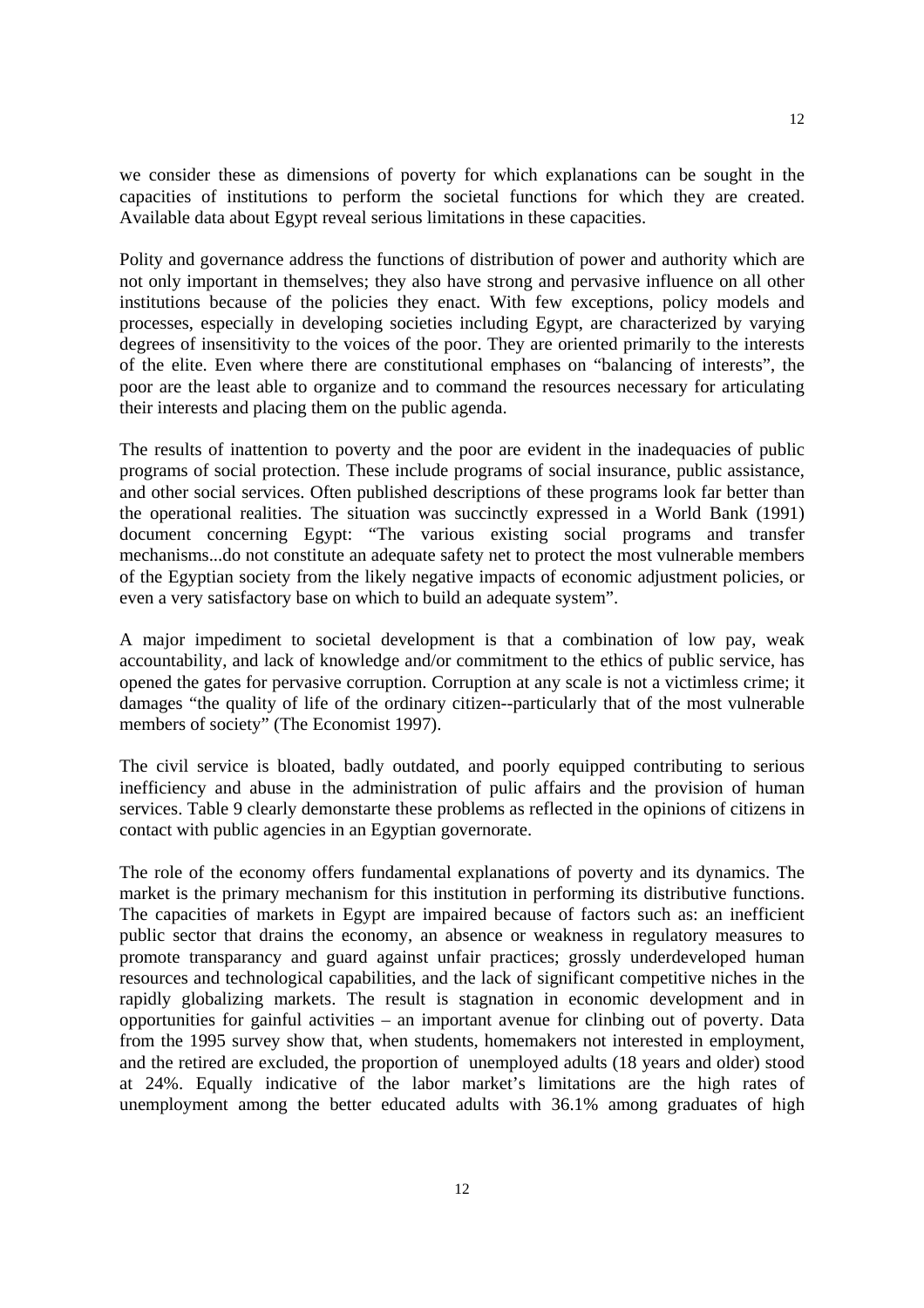schools, 25.3% of post-secondary institutes, and 20.7% of universities. The rates among respondents below 25 years of age were a staggering 48.6% and 26.1% for those in ages 25- 29. Of all the unemployed, 61.8% were under thirty years of age, with a female/male ratio of three to one. The data also raise questions about the quality of jobs held by those emplyed. However, the prevalence of poverty, measured in either subjective or objective terms, was high in all employment categories.

In attempting to cope with poverty and the risk of it, significant proportions of the households sell assets. Generally the poor sell non-revenue generating possessions such as gold jewelry and household appliances, and the non-poor more often sell revenue generating assets such as land and buildings. There seems to be a process of liquidation of assets by households in the middle socio-economic levels in order to maintain their living standards and to assist their children in keeping similar standards.

In contrast to generous subsidies to large investors, excessive in the opinion of respected economists, little policy attention is given to the availability of credit to small and informal enterprises which are quite important in developing economies.

As revealed by the rates of infant mortality presented earlier, inappropriate public policy choices has left the intsitution of health care seriously lagging in capacities not only quantitavily but also in quality. Data also indicate a strong association of poverty with poor health, limitations in functions, and disabilities in both work and self-care. And, compared to the non-poor, the poor were twice as likely not to receive health care when needed.

Through itergenerational comparisons, it was possible to estimate the reduction in poverty rates due to the influence of educational and occupational mobility. Upward mobility in education reduced objective and subjective rates by 9.4% and 5.0%, respectively. The corresponding figures for occupational mobility are 13.3% and 4.5%. However, inappropriate policy choices again resulted into serious limitations in the institution of education as indicated by the high rates of illitracy and the heavy burden of private lessons which attest to the failure of schools to adequately perform their functions.

The relationships of assistance to poverty are most pronounced in the case of subjective poverty (Table 10), so this summary of assistance from family and philanthropy is based on this definition. The sources of assistance were grouped into four categories: relatives, nonrelatives (friends, neighbors, and community), religious organizations (mosques and churches), and non-governmental organizations (NGOs). Non-relatives were the most frequently reported source of assistance by both poor (23.3%) and non-poor (2.6%), followed by relatives with 15.4% and 2.0%, respectively. NGOs were mentioned by 7.5% of the poor and 0.5% of the non-poor, and religious organizations by 4.3% and 0.2% in that order. Important to note is that fully 70.4% of the poor received no assistance from any of these sources, 15.9% received assistance from one source, 9.3% from two, and the remaining 4.4% from more than two sources. The most frequently mentioned purpose of assistance among the poor (61.3%) was for educational costs, followed by basic needs (15.1%), health care (8.1%), and emergencies (5.8%). Assistance to the non-poor for these four purposes was reported by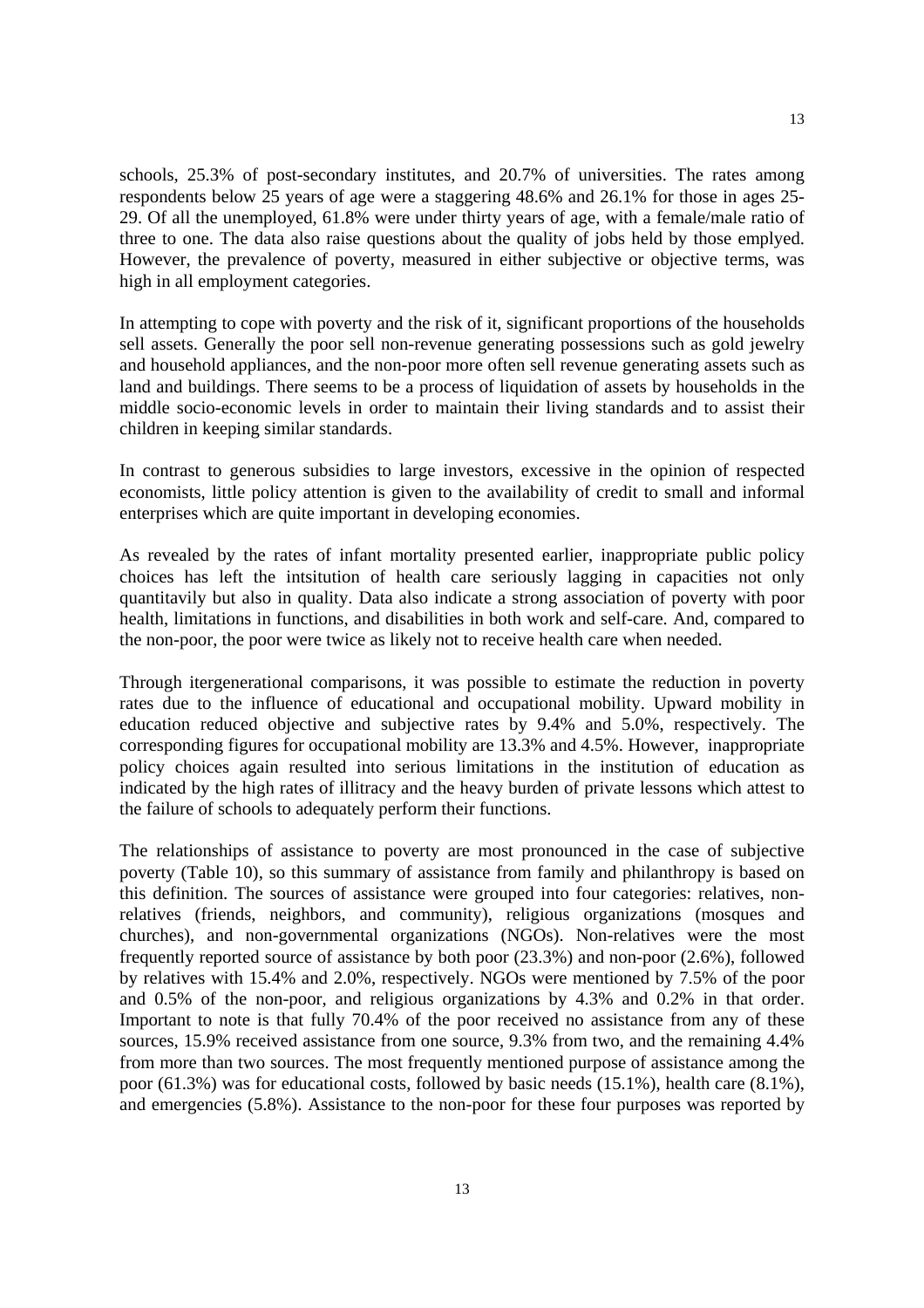2.9%, 0.5%, 0.3%, and 1.9%, in that order. Assistance for basic needs was most frequent from relatives (11.4%), followed by non-relatives (7.5%), NGOs (4.5%), and religious organizations (4.2%). For education, assistance was far more likely to be from relatives (53.6%), followed by non-relatives (8.3%) and NGOs (1.1%); none for this purpose from religious organizations. The most frequent sources of assistance for health care were nonrelatives (6.8%), followed by NGOs (1.4%), and religious organizations (0.2%) mostly through mosques where actual services were provided. There were no reports of assistance for health care costs from relatives. Finally, assistance to the poor in times of emergencies was most likely to have been received from non-relatives (4.9%), followed closely by relatives (4.5%), and NGOs (0.8%).

Four observations are important to note in the patterns of assistance from these sources. *First* is to emphasize the high proportion of poor households that received no assistance from any of them raising the important issue of the need for public policies and programs to strengthen the social safety net. *Second* is an unexpectedly low percentage of the poor receiving support from relatives and NGOs. While there has been considerable change in family relations in Egypt, the most plausible explanation is that the relatives of the poor are often in poverty themselves. And NGOs are still too limited, in numbers and capacities, to have significant effects on the massive and complex problems of poverty. *Third* is that, by far, most of the assistance was for education, and that it was in the form of loans rather than gifts; a fact that negates the idea of culture of poverty by demonstrating the struggle of the poor to achieve better conditions for their children. The *fourth* observation is about the relationships of support from mosques and churches. There was considerable overlap between the two -- 68.9% of the households assisted by mosques were also assisted by churches, and 97.3% assisted by churches were also assisted by mosques. The lower percentage of the first group is most likely due to differences in prevalence with mosques being far more ubiquitous than churches in Egypt. The important conclusion, however, is that there does not seem to be selectivity on the part of religious organizations nor on the part of the poor from either religious background.

### **V. Approaches to Povrty reduction**

Reducing poverty and ameliorating its correlates call for addressing the causes mentioned above. Striving for these goals entails specfic policies and programs as well as a framework within which these can be understood and purused in a coherent manner. Important among the specifics are:

- a. emphasis on equity in distributive and redistributive policies, and improving systems of social protection (insurance and assistance);
- b. developing human services especially education, health, and social protection in both capacity and quality, and facilitating access for the poor; most frequently it is not costs but prorities that are at issue in these regards;
- c. promoting transparancy and accountability to combat corruption and abuse in the administration of public affairs;
- d. closing the gender gap so that the female half of the populationn can fully share equal rights and resposibilities;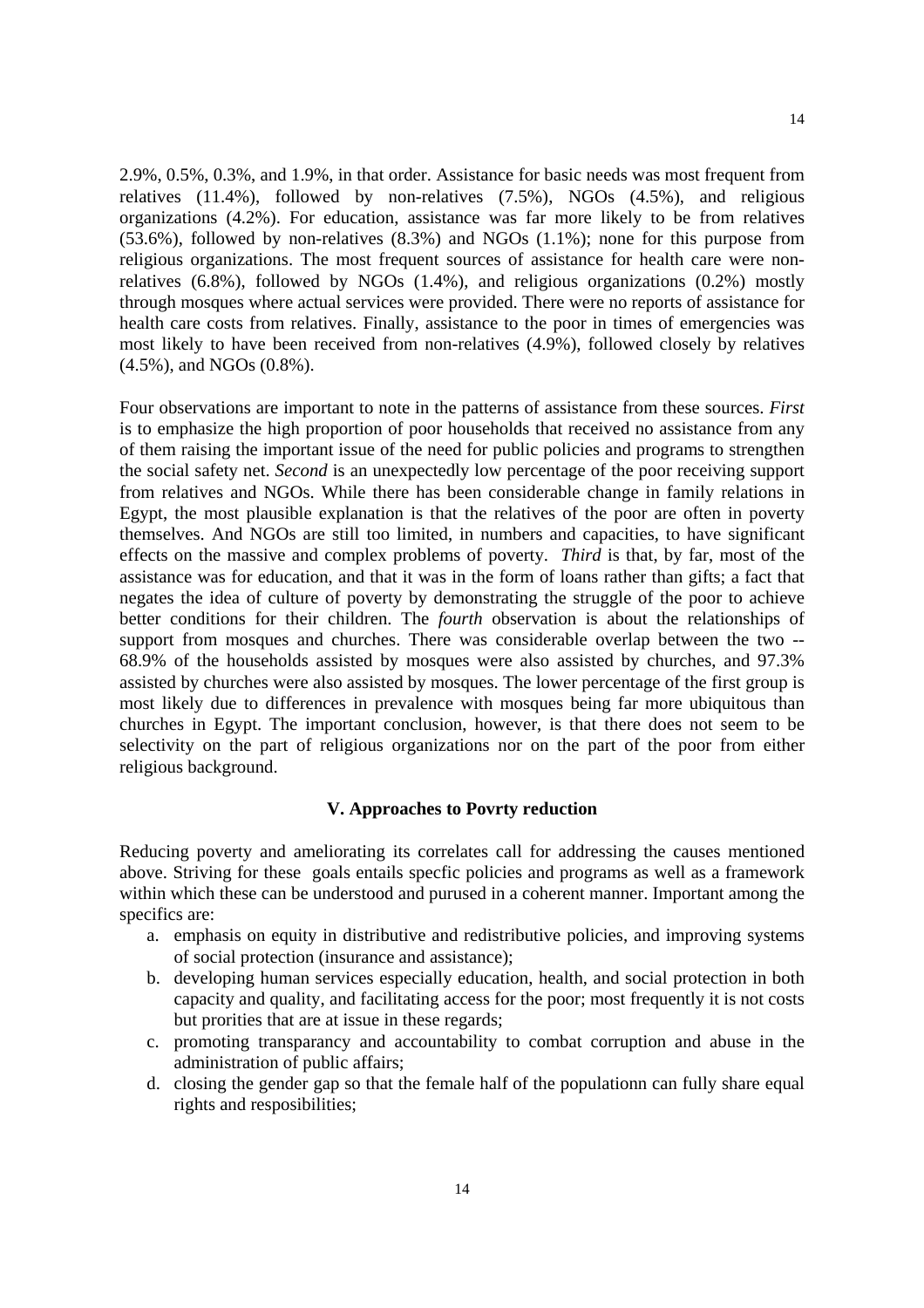- e. expanding and deepening the evolution of civil society, especially NGOs engaged in combatting poverty, enabling them to articulate and advocate the interests of the poor;
- f. enhancing economic growth through developing human resources and technological foundations, attracting investments, and participating in the global economy; it has been said that "the choice now is between being in the global economy or being in poverty";
- g. enhancing transparency and other regulatory mechanisms necessary for fairnes and efficiency in economic transactions; and
- h. creating an environment supportive of small enterprises including access to micro credits which are particularly important for the poor segments of the population.

These and other policies need to be integrated within a general framework for *societal developmen* with the clear objective of balanced and sustainable progress. At the abstract level, the innumerable elements entailed are usually grouped into four categories or components – economic, political, socio-cultural, and moral/ethical. Much discussion has surrounded the questions of relative importance of these components, their interrelationships, and whether or not they need to be sequentially addressed. At the risk of oversimplification, a concrete analogy is a four-sided liquid container, the amount it can hold is determined by the shortest side. Thus, while progress along each of the four aspects is a justifiable end in itself, their mutual synergies make a compelling case for integrated approaches to development. For examples of the interplay among these dimensions consider: (a) the need for economic resources to modernize and extend the reach of systems of education, healthcare, and social protection; (b) the central role of educated and skilled human resources in advancing and maintaining economic progress; (c) the importance of public policies and programs to protect the integrity of markets against excesses and other failures, to set standards and monitor the provision of services, and to promote a balance between individual and collective interests; (d) the value of pluralist democratic governance, respectful of human rights and freedoms, to unleashing human capabilities; and (e) the necessity of shared moral and ethical commitments for fair, orderly, and constructive human interaction within all of the spheres of societal development.

The primary forces underpinning acceleration in development are those of modernization of minds and institutions. These, in turn, have been powered by the phenomenal growth in scientific knowledge and technological innovation over the last half century. It has been pointed out that the significance of this process can only be appreciated in the context of the entire course of human history. A respected historian (Black 1964) places the change involved in this transformation in human affairs at the same order of magnitude as those from pre-human to human life and from primitive to civilized societies. Three points are particularly important to this discussion. *First* is that "the challenge in the societies that modernized earlier was primarily internal, and the transformation occurred over several centuries. In the latter modernizing societies the challenge has been increasingly external, hence more rapid and even abrupt." *Second* is that nothing short of unprecedented efforts are needed for adapting current institutions, organizations, and citizens in traditional and transitional societies to this transformation. And, *third* is that at "the most fundamental level" success in such an effort is dependent on the ability of leaders "to keep the delicate balance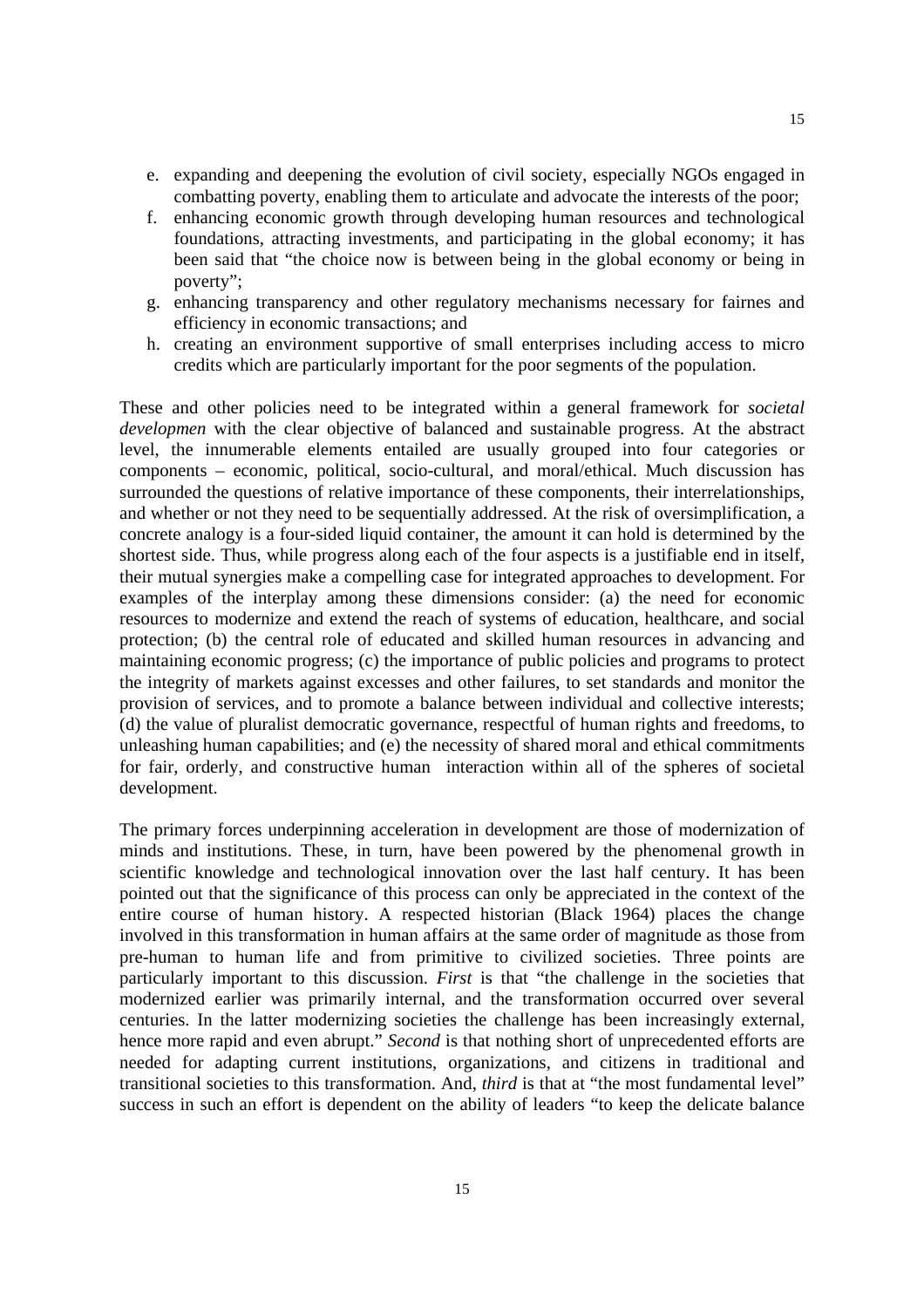required for survival between the maintenance of the traditional pattern of values that serves as the basis of cohesion and adaptation to new knowledge that requires a revision of the traditional value system".

The literature is replete with varying opinions on the change necessary to promote societal progress. In this respect, attention needs to be firmly focused on two primary pillars of development – education and justice. As has already been mentioned, an inescapable conclusion is that the course of human history and the progress of nations are tied to participating in the scientific and technological transformations and to the change they bring about. That education has profound significance to the various dimensions of development, at both the individual and societal levels, needs no elaboration. The knowledge, skills, ethics, and aesthetics of citizens are vital to enhancing the capacities of institutions and organizations. Furthermore, it has been demonstrated that education is the most common avenue for individuals and households to climb out of poverty. Four issues, concerning education, are highly consequential: access, quality, attainment, and relation to labor markets. There is a pressing need to advance along all of these dimensions, for in this lies the future.

As to justice, it is to be understood and practiced in a broad and encompassing manner. It includes a constitutional structure and modes of governance that guarantee fundamental human rights and freedoms, assure people's security in thought and property, provide effective avenues for political participation, and promote a sense of belonging and commitment. It includes the checks and balances necessary to channel authority and the use of discretion away from self-serving arbitrariness and toward the public good. It means impartiality in other aspects of the law – civil and criminal – and universal application that instills self-discipline and respect for the law and legal institutions. It calls for equity in the system of rewards so that people's earnings and gains are proportional to the quality and amount of effort they put into their work, and sanctions proportional to violations. It entails redistributive measures to meet the needs of the unfortunate and dependent while preserving the motivation of the capable and talented. Equally important to these legal expressions, justice also means people's fairness and civility to each other in their daily interaction.

Finally, a word on responsibilities at the different jurisdictional levels is in order. Useful to this discussion is the concept of "community of solution" which refers to boundaries within which a problem and its causes can be identified and addressed. These can be local or national, or they can be international, that is, regional or global. Poverty is not only multidimensional but is also multijurisdictional. In Egypt, the elements for identifying and addressing most of the dimensions of poverty are local and national, and some are regional and global in nature. For serious attempts toward poverty reduction, it is essential to distinguish among the issues and the levels at which they can be addressed. This would greatly assist in focusing responsibilities and accountability, and curtail the all too common "blame game".

## **VI. Needed Research**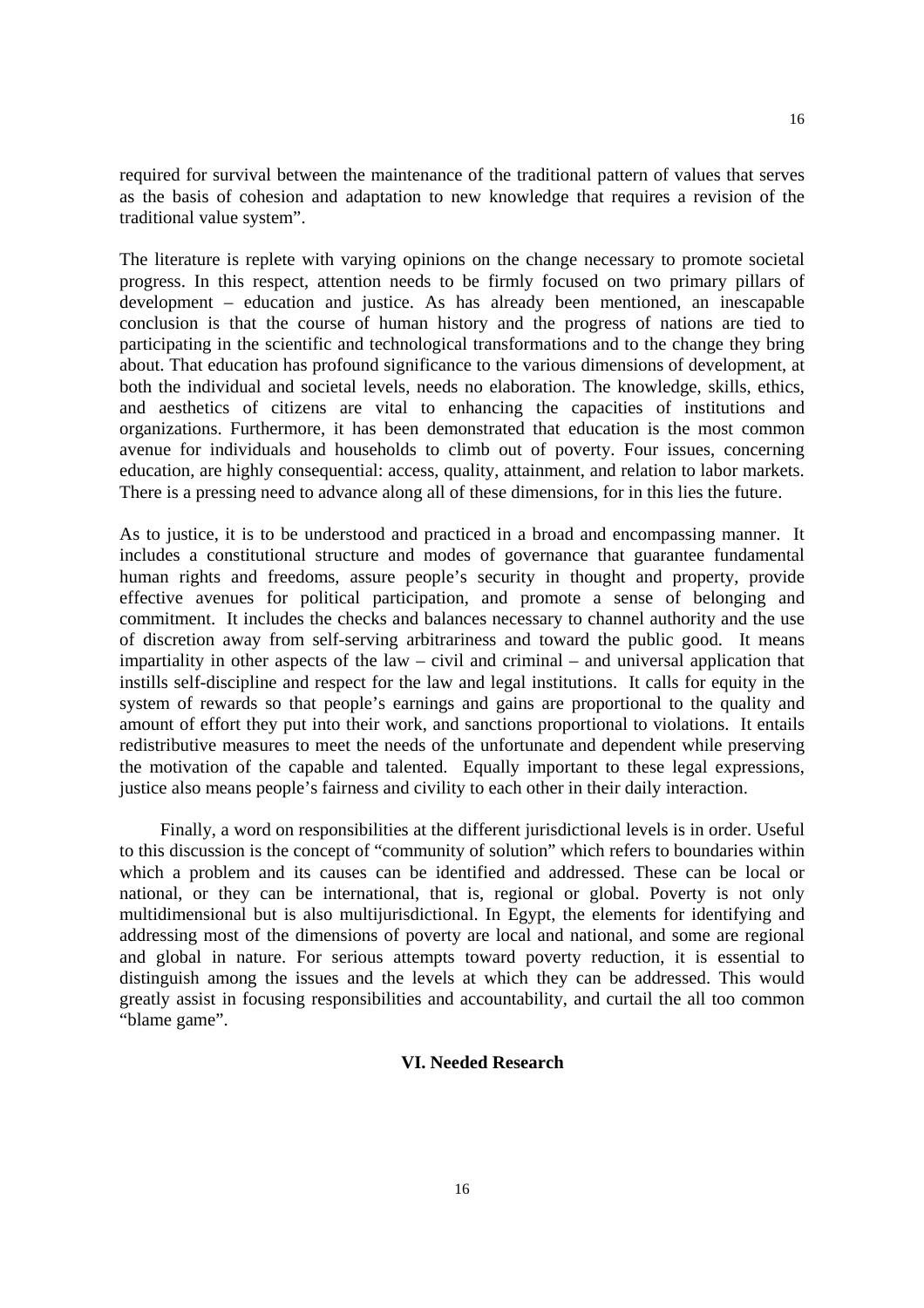Obviously, it would be futile to attempt a comprehensive tally of research issues about such a large, complex, and pervasive social problem. In addition, the problem is clearly multidisciplinary. Thus, the agenda identified here must be selective. Research issues, even within the same discipline or within the confines of one theoretical perspective, can be cast at differing levels of abstraction. While the aim is to maintain evenness, mixing levels is unavoidable. Finally, valuable additions to the store of knowledge about poverty can be gained through the various methodological strategies ranging from conceptually guided indepth studies of typical cases to secondary analysis of large data files already available from such sources as the UNDP, World Bank, UNESCO, UNICEF, WHO, FAO, Government agencies, and others. From my perspective, largely following the organization of this paper, here are selected topics of importance:

#### *A. Affected Subpopulations:*

- The homeless, street children, the unemployed, female-headed households in poverty, people in small informal enterprises such as peddlers, and residents of random housing, cemeteries, and similar areas.
- Individuals and households experiencing downward mobility as those affected by the liquidation of the middle class.
- Studies of these categories of the population should be planned to yield information about the causes of poverty, the difficulties these individuals and households face and the ways they attempt to cope, and the effectiveness of their coping strategies.

## *B. Public Policies and Programs:*

- Among the political forces in the country where does activism and advocacy for poverty reduction come from? How effective? And what are the obstacles?
- What policies are on the books that are oriented specifically to poverty reduction and the alleviation of its consequences? These can be related to subsidies or to the "safety net" such as social insurance, public assistance, workers' compensation, among others.
- What programs have been developed to implement these policies? How the policies are operationalized into regulations for these programs? And, what levels of resource are allocated to these programs vis-à-vis the magnitude of their responsibilities?
- What are the structures, criteria, and norms for gate-keeping decisions in these programs? With what results? And, what recourses are there for denied applicants?
- How do organizations administering these programs relate to clients and applicants for benefits and services?

# *C. The Economy and Poverty:*

- What are the macro-economic forces affecting poverty in Egypt? Which are national and which are international? What is Egypt's standing compared to other nations?
- How are the markets structured in Egypt with specific reference to the possibilities of entry by the poor in the labor markets or their participation in other ways? For those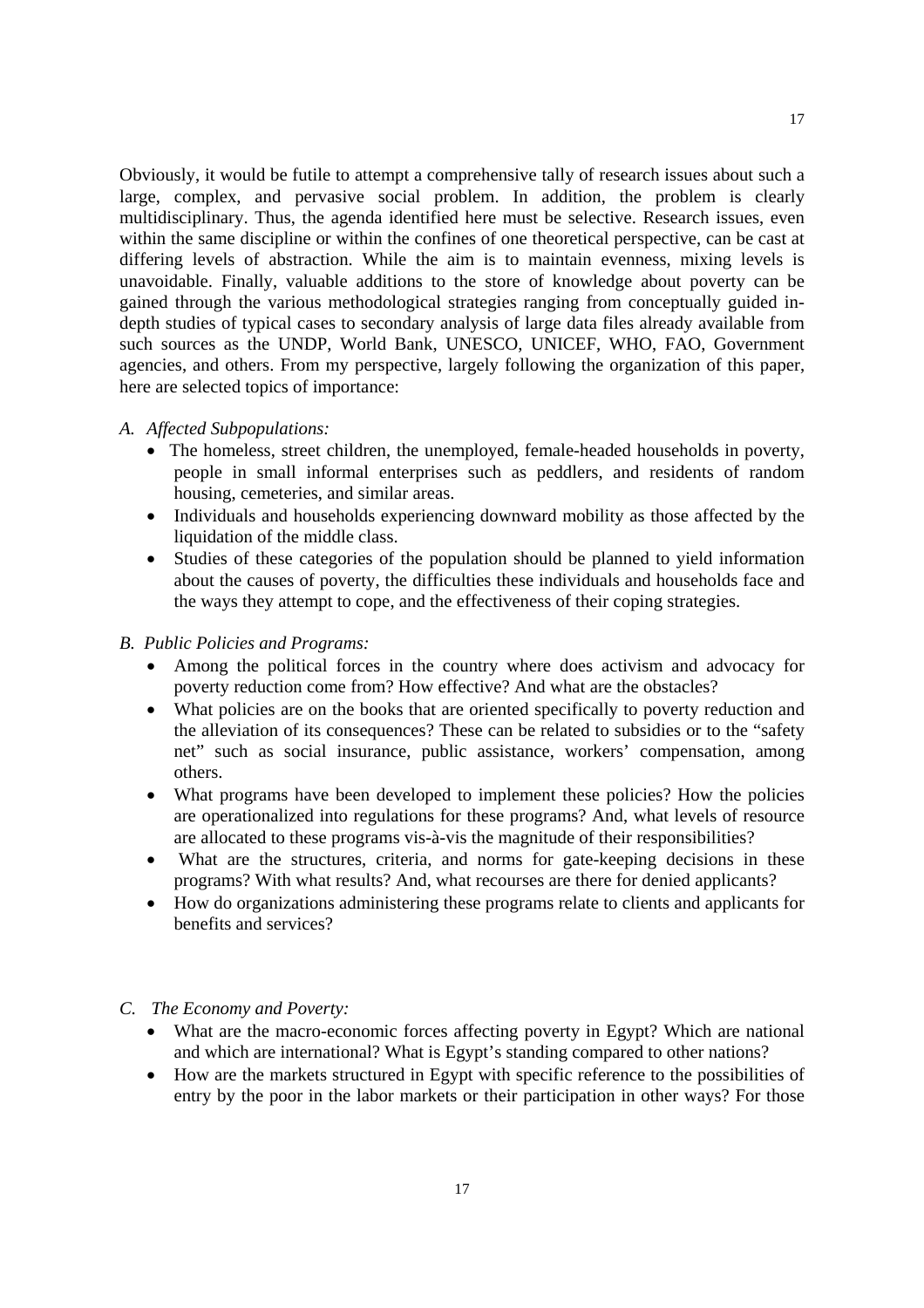who attempted to find place in the markets what strategies did they use? What assistance did they get? From whom? And what were the results?

- How are the informal markets organized? How do the poor people participate? What are the difficulties they experience?
- What are the links between poverty and child labor and the differences between rural and urban dwellers in these respects?
- How is credit structured in the Egyptian economy? And what access is there for the poor to micro credit?
- For those who climbed out of economic poverty, how was that accomplished?
- What are the patterns of household budgeting and expenditures? Within the severely limited resources, what are the priorities among basic needs? Are different members of the household accorded different priorities based on gender, age, disability, or other considerations?

# *D. Formal and Informal Philanthropy:*

- What are the patterns of informal philanthropy in Egypt now? Who are the participants? How are the needs identified? How are the resources distributed? And, what are the rural-urban differences in these respects?
- What are the patterns of formal philanthropy in Egypt today? What roles do religious organizations perform in these respects?
- What is the layout of NGOs addressed to poverty? How do they acquire resources? Identify individuals and households who need their assistance? What are the structures and criteria for gate-keeping decisions? How are their relations with clients perceived by clients and by officials of the organizations? What procedures are employed to ensure transparency? And, how do they relate to relevant government agencies?

# *E. Health, Health care, and Poverty:*

- Two important correlates of poverty are infant mortality and life expectancy, how does Egypt compare with other nations on these measures? What are the relationships of public expenditures on health and these two indicators?
- What are the epidemiological relationships between poverty, on one hand, and different types of pathology, impairment, and disability, on the other?
- What are the patterns of utilization of health care services by poor individuals and households? How are these financed? What are the patterns of utilization of alternative ways of health care, especially the use of non-professional personnel? What are the unmet needs for health care among the poor? And, why?
- How do the poor and the non-poor differ in their interaction with health professionals? And, what are the perceptions of health care professionals and those of the poor concerning the health care received by the poor?
- *F. Education and Poverty:* 
	- What impediments are inhibiting access to education among children in poverty? How can gender differences be explained?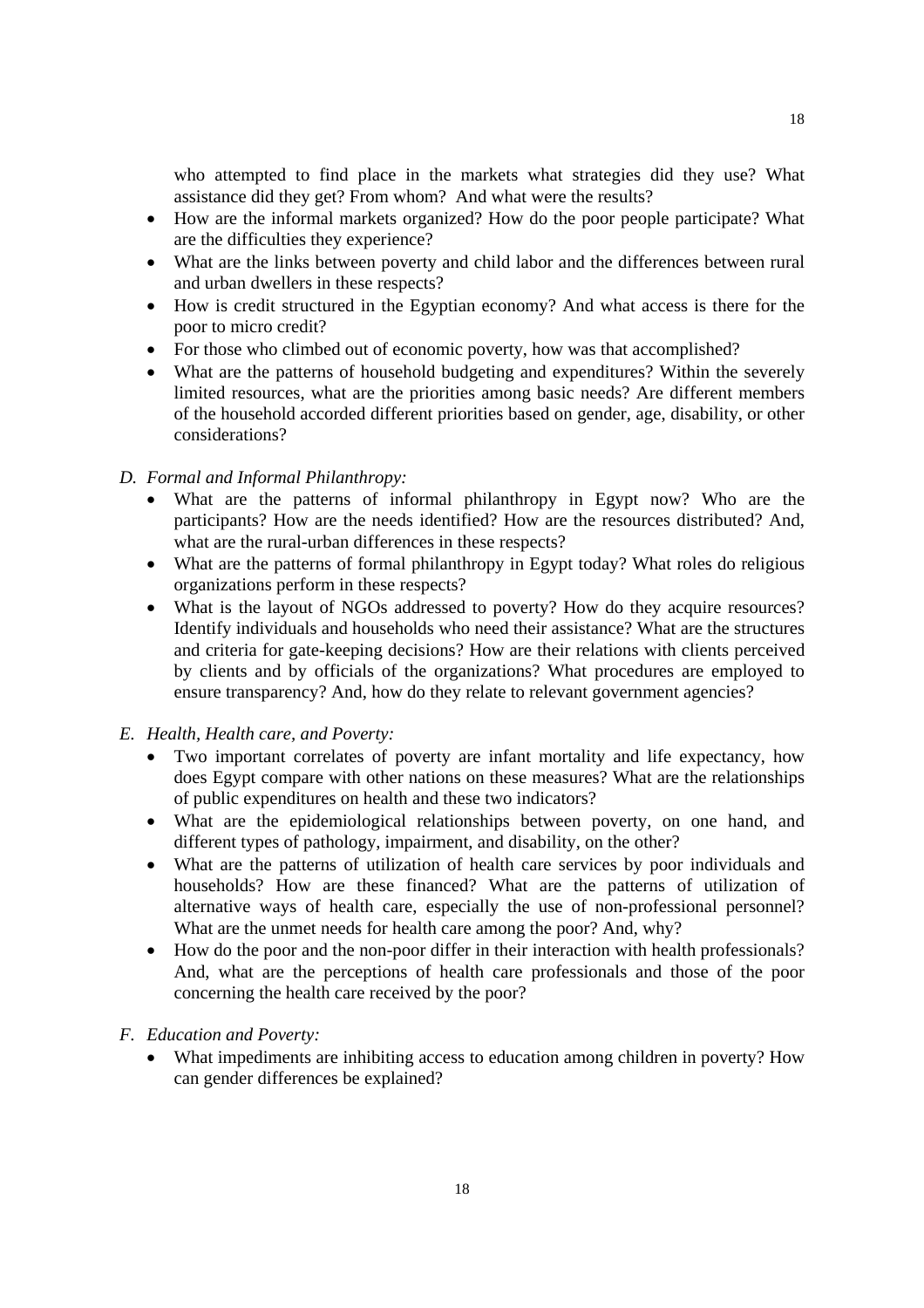- Are there differences between poor and non-poor in school attendance for enrolled children? Are there gender differences in these respects? If so, how can these differences be explained? And, what are the consequences?
- What differences are there between poor and non-poor in school performance? And, if so, how can such differences be explained?
- What are the differences between poor and non-poor in educational attainment, that is, the levels completed? And, how can the differences be explained?
- How do the poor and the non-poor with similar educational attainments differ in finding employment? And, how these differences can be explained?

## *G. Family and Poverty:*

- Several issues related to the family have already been mentioned such as femaleheaded households, priorities in family budget and expenditures, and child labor.
- Family relations and family stability among the poor.
- More information is needed about financial and other assistance from family and relatives.
- Moe information is also needed about differences between poor and non-poor in the role of the family in regard to health care and education of family members.
- Attention has been given to the relationships between poverty and fertility, however, more information on this issue would be useful especially in regard to the diffusion and adoption of family planning practices.

### *G. Other Research Issues:*

- The poor have been characterized in many ways that need to be assessed fatalism, alienation, powerlessness, and others.
- Differences between the poor and the non-poor in patterns of migration, the reasons for geographic movements, and their results.
- Studying successful innovations such as the Gramine banks, and others oriented to poverty reduction in Egypt in order to facilitate their dissemination and adoption, as well as failing innovations and the reasons for their demise.
- Studying the role of international assistance programs regarding poverty, their strategies, and their effectiveness
- Replication of earlier surveys and studies for the purpose of verification, and longitudinal designs in order to learn about trends and dynamics.

## **References**

Black, C. E. 1966. *The Dynamics of Modernization*. New York: Harper & Row.

Blackorby, C. and D. Donaldson. 1980. "Ethical Indices for the Measurement of Poverty." *Econometrica* 48:1053-1060.

Booth, Charles. 1892. *Life and Labour of the People in London*. London: MacMillan.

Bowlby, J. 1951. *Maternal Health Care.* World Health Organization.

Carvalho, Soniya and Howard White. 1994. *Indicators for Monitoring Poverty*. World Bank discussion Paper Number 254. Washington, D.C.: The World Bank.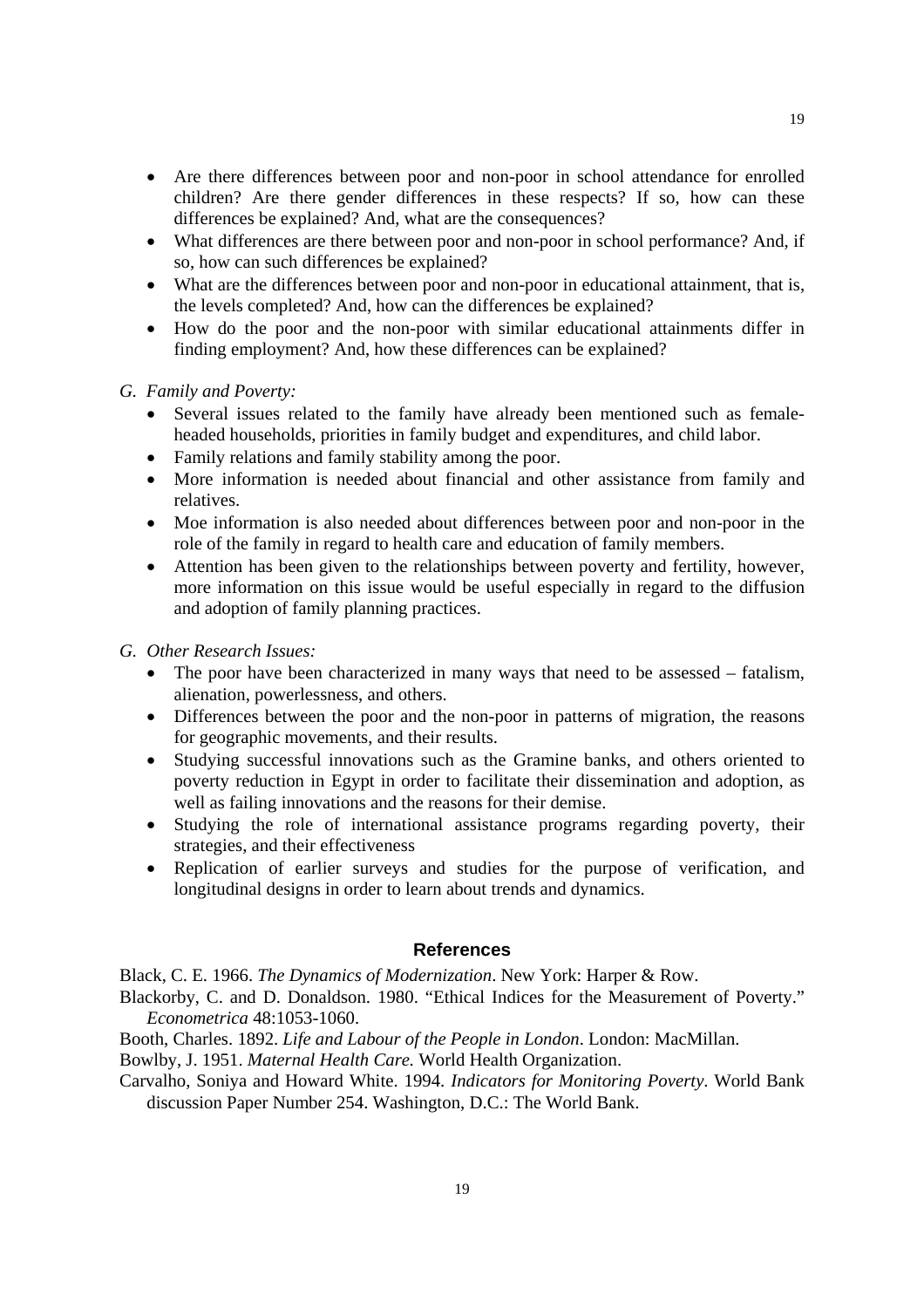- Chambers, Robert and Gordon R. Conway. 1992. *Institute of Development Studies Discussion Paper* − *Sustainable Rural Livelihoods: Practical Concepts for the 21st Century*. Brighton, England: IDS Publications.
- Clark, S., R. Hemming and D. Ulph. 1981. "On Indices for the Measurement of Poverty." *The Economic Journal* 8: 515-26.

Clegg, A. And B. Megson. 1968. *Children in Distress.* Hammondsworth, England: Penguin.

Danzinger, K. 1971. *Socialization.* Hammondsworth, England: Penguin.

- Deaton, A. And J. Muelbauer. 1980. *Economics and Consumer Behavior.* Cambridge, England: Cambridge University Press.
- El-Sayad, Abdel Ati, and Ibrahim Badr. 1997. "Citizen's Opinions About Administrative Units and Their Reform." Minufia, Egypt: Paper Presented in the Council of Governors Meeting.
- El- Tawila, Sahar. 1992. "Population." In *The Governorates of Aswan an Qena: Development Profiles,* Cairo: Social Researcg Center, American University in Cairo.
- Engel, E. 1883. "Der Werth des Menshen. I. Teil: Der Kostenwerth des Menshen." *Wolkswirtschaftliche Zeitfragen* 37-8: 1-74.
- FAO. 1986. *The dynamics of rural Poverty.* Food and Agriculture Organization of the United Nations.
- Field, J. O., and G. Ropes. 1979. "Development in the Egyptian governorates; A Modified Physical Quality of Life Index." *L'Egypte contemporaine* 69: 149-162.
- Foster, George. 1967. *Tzintzuntzan: Mexican Peasants in a Changing World.* Boston: Little, Brown.
- Foster, J., J. Greer, and E, Thorberke. 1984. "A Class of Decomposable Poverty Measures." *Econometra* v.52, pp.761-765.
- Fuches. V. 1976. "Redefining Poverty and Redistributing Income." *Public Interest*, Summer: 88-95. I
- Geertz, Clifford. 1962. "The Rotating Credit Association: A 'Middle Rung' in Development." Reprinted from *Economic Development and Cultural Change.* Vol. X, No. 3, April, 1962. Chicago: The Committee for the Comparative Study of New Nations.
- Goedhart, T., V. Halberstadt, A. Kapteyn, and B. M. S. Van Praag. 1977. "The Poverty Line: Concept and Measurement. *The Journal of Human Resources* 12: 503-520.
- Hagenaars, A. J. M. 1986. *The Perception of Poverty.* Amsterdam: Elsevier Science.
- Harris, Marvin. 1986. *Culture, Man, and Nature.* New York: Thomas Y. Crowell.
- Holman, Robert. 1978. *Poverty: Explanations of social deprivation.* New York: St. Martin's Press.
- Irvine, Elizabeth. 1954. "Research into Problem Families." *Journal of Psychiatric Social Work*, May, 1954.
- Kakwani, N. 1980. "On a Class of Poverty Measures." *Econometrica* 48: 437-446.
- Kaplan, Abraham. 1964. *The Conduct of Inquiry.* San Francisco: Chandler.
- Kilpatrick, R. W. 1973. "The Income Elasticity of the Poverty Line." *The Review of Economics and statistics* 55: 327-332.
- Kim, Chulsu. 1994. *The Korean Experience: A Model for Ideas*. Paper presented at World Bank Conference, Private Sector Development in Egypt, October 1994. Cairo: Mimeograph.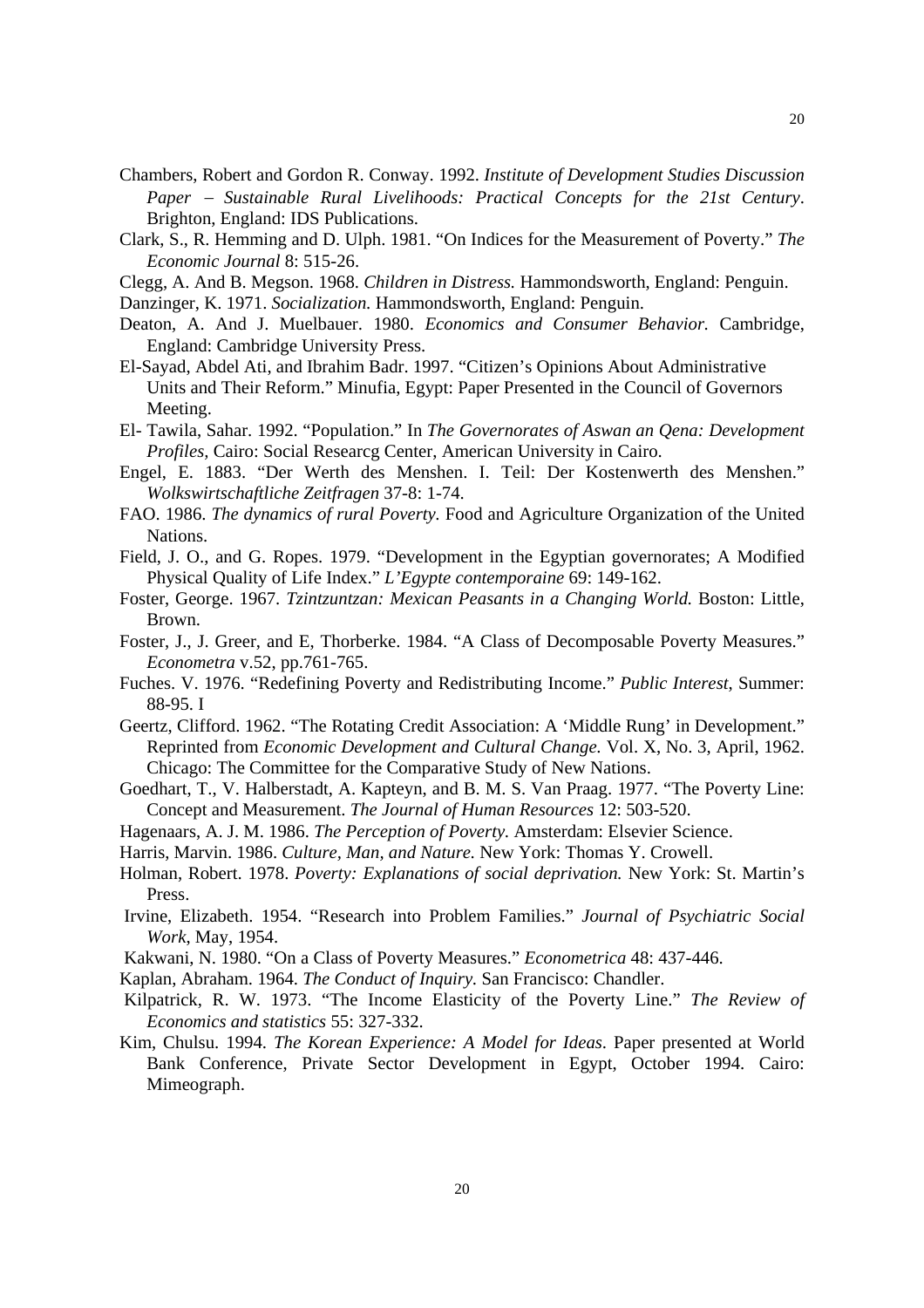- Lansley, S. 1980. "Changes in Inequality and Poverty in the U.K., 1971-1976." *Oxford Economics Paper* 32 (1): 134-151.
- Lewis, O. 1966. "The Culture of Poverty." In L. Ferman, J. Kornbluh and A. Haber, eds., *Poverty in America.* Ann Arbor, MI: University of Michigan Press.
- Lipton, Michael. 1988. *The Poor and the Poorest: Some Interim Findings.* World Bank Discussion Papers, No. 25.
- Love, R. and G. Oja. 1975. "Low Income in Canada." Paper presented at the 14th General Conference of the International Association for Research in Income and Wealth.
- Miller, Walter B. 1968. "Focal Concerns of Lower Class Culture.´ In *Poverty in America*, edited by L. Ferman, J. Kornbluh and A. Haber. Ann Arbor: University of Michigan Press.
- Morris, M. D. 1979. *Measuring the Condition of the World's Poor: The Physical Quality of Life Index.* Oxford: Pergamon Press.
- Nagi, Saad Z. and Beatrice King. 1976. *Aging and the Organization of Services.* Mimeo, Mershon Center, The Ohio State University.
- Nagi, Saad Z. 2001. *Poverty in Egypt: Human Needs and Institutional Capacities.* Lanham Maryland: Lexington Books.
- *New York Times*. 2003. "Betraying the Poor"*.* Editorial April 5.
- Orshansky, M. 1965. *Counting the Poor: Another Look at the Poverty Profile.* Social Security Bulletin 28.
- Ravallioun, Martin. 1992. "On Hunger and Public Action: A Review Article on a Book by Jean Dreze and Amartya Sen." *World Bank Research Observer*.
- Rein, M. and Lisa Peattie. 1974. *Problems in the Definition and Measurement of Poverty*. In *The Concept of Poverty*, P. Townsend ed.. London: Heinemann.
- Rosenthal, G. 1969. "Identifying the Poor: Economic Measures of Poverty". In *On Understanding Poverty*, edited by D. P. Moynihan. New York: Basic Books.
- Rowntree, B. Seebohm. 1901. *Poverty: A Study of Town Life.* London: Macmillan.
- Runciman, W. G. 1966. *Relative Deprivation and Social Justice.* London: Routledge and Kegan Paul.
- Sabin, T. 1970. "The Culture of Poverty, Social Identity and Cognitive Outcomes." In *Psychological Factors in Poverty*, edited by V. Allen. London: Markham.
- Sen, Amartya. 1980. *Levels of Poverty: Policy and Change.* World Bank Working Paper, No. 401.
- Sen, Amartya. 1981. *Poverty and Famines: An Essay on Entitlement and Depravation.* Oxford, UK: Clarendon Press.
- Sen, Amartya K., et al. 1987. Geoffrey Hawthorn ed. *The Standard of Living.* Cambridge, MA. Cambridge University Press.
- Stoeffer, S. A., et al. 1949. *The American Soldier.* Princeton: Princeton University Press.
- Takayama, N. 1979. "Poverty, Income Inequality and Their Measures: Professor Sen's Axiomatic Approach Reconsidered." *Econometrica* 47: 747-759.
- *The Economist.* 1997. "Who will Listen to Mr. Claen" August 2.
- *The Economist. 1997.* "Reasons to be Venal". August 16.

Thon, D. 1979. "On Measuring Poverty." *Review of Income and Wealth* 25: 429-439.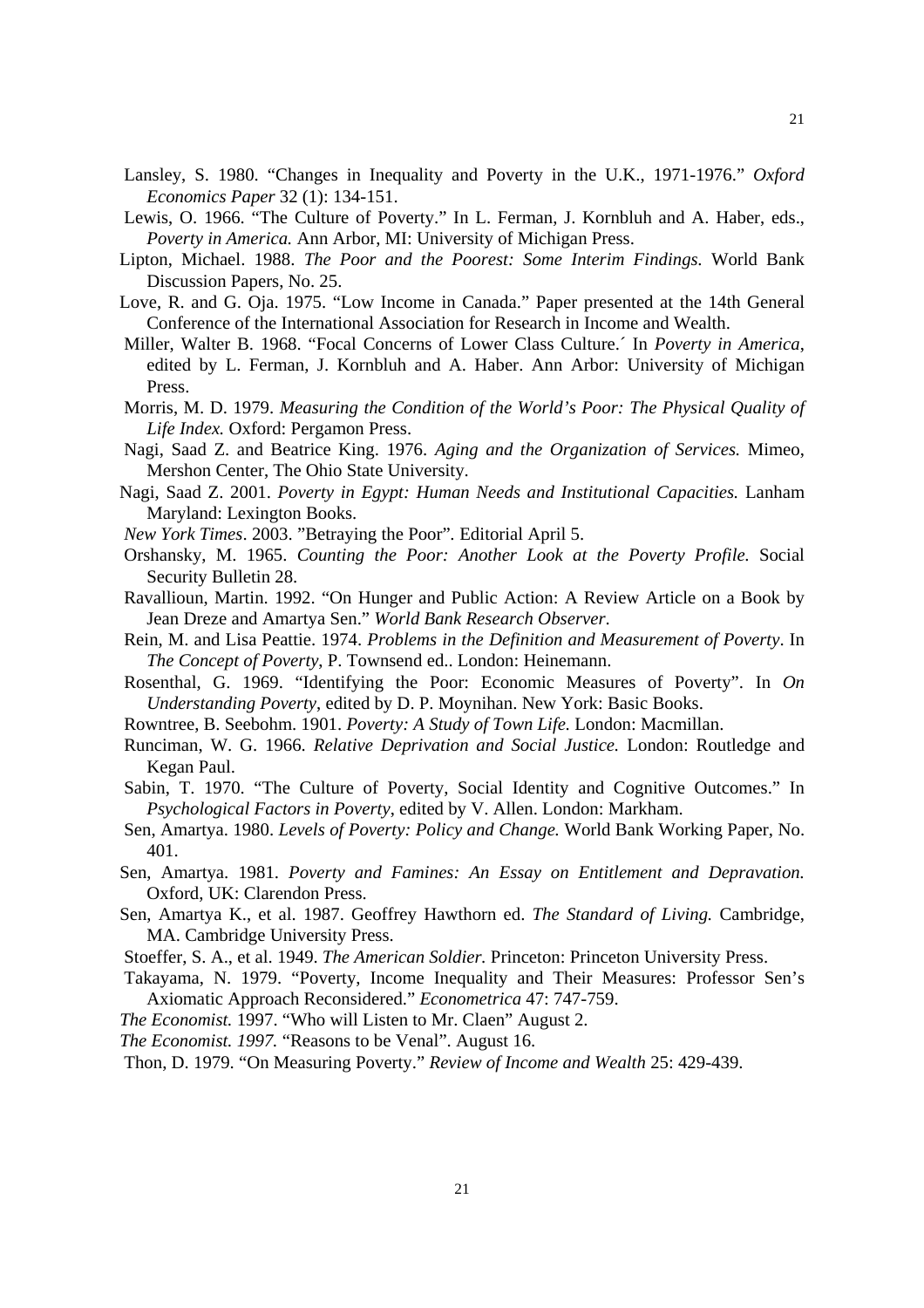- Townsend, P. 1974. "Poverty as Relative Deprivation: Resources and Style of Living." In *Poverty, Enequality and Class Structure*, edited by D. Wedderburn. London: Cambridge University Press.
- UNDP (United Nations Development Program). 1996. *Human Development 1996.* New York, NY: Oxford University Press.
- UNDP (United Nations Development Program). 1997. *Human Development Report 1997.* New York, NY: Oxford University Press.
- UNDP (United Nations Development Program).1999. *Human Development Report 1999.*
- Valentine, Charles A. 1968. *Culture and Poverty.* Chicago: University of Chicago Press. New York, NY: Oxford University Press.
- Van Praag, B. M. S. 1984. "Objective and Subjective Definitions of Poverty." In *Understanding Poverty,* edited by G. Sarpellon. Milano: Angeli.
- Watts, H.W. 1969. "An Economic Definition of Poverty." In *On Understanding Poverty,* edited by D. P. Moynihan. New York: Basic Books.
- Watts, H.W. 1967. "The Iso-Prop Index: an Approach to the Determination of Differential Poverty Income Threshholds." *Journal of Human Resources* 2: 3-18. I
- Wikan, Uni. 1980. *Life Among the Poor in Cairo.* London: Tavistock.
- World Bank. 1991. "*Egypt: Alleviating Poverty During Structural Adjustment*." Washington D.C.: World Bank.
- World Bank. 1993. *Egypt* − *Social Welfare Study*. Unpublished World Bank paper.
- World Bank. 1996. *Social Indicators of Development* − *1996*. Baltimore: Johns Hopkins University Press for the World Bank.
- World Bank. 1997. *World Development Report 1997* − *The State in a Changing World*. New York: Oxford University Press.
- World Bank. 2001. *World Development Report 2000/2001: Attacking Poverty.* New York NY: Oxford University Press.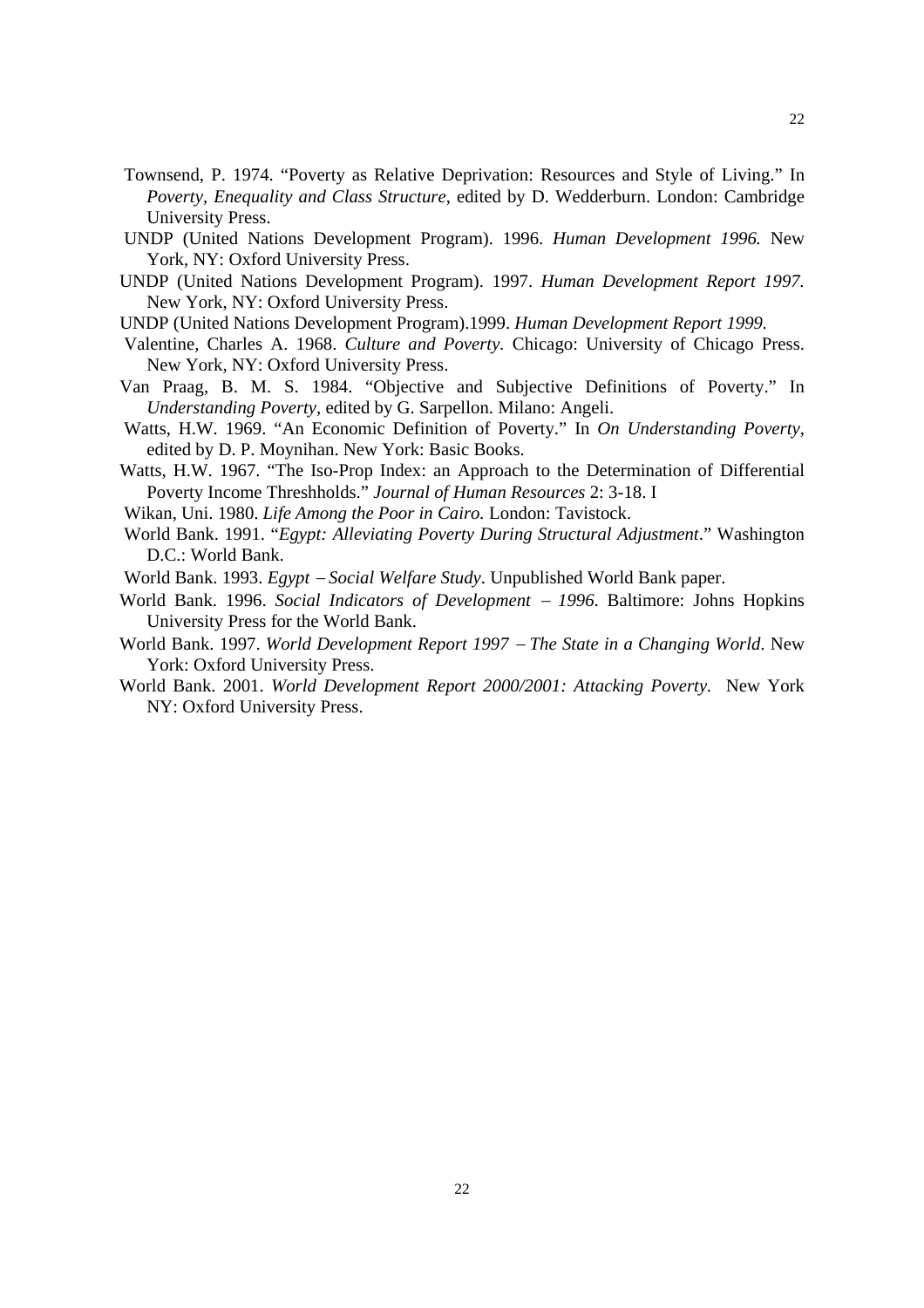|               |              | Poverty Levels |                                  |                |
|---------------|--------------|----------------|----------------------------------|----------------|
| Country       | <b>Below</b> | <b>Below</b>   | <b>Below</b>                     | Richest 20% to |
|               | \$1/Day      |                | \$2/Day \$14.40/Day <sup>a</sup> | Poorest 20%    |
|               | $\%$         | $\%$           | $\%$                             |                |
| Algeria       | $\lt 2$      | 15.1           |                                  | 6.7            |
| Egypt         | 3.1          | 52.7           |                                  | 4,7            |
| Lebanon       |              |                |                                  |                |
| Libya         |              |                |                                  |                |
|               |              |                |                                  |                |
| Morocco       | $\lt 2$      | 7.5            |                                  | 7.0            |
| Syria         |              |                |                                  |                |
| Tunisia       | $\lt 2$      | 11.6           |                                  | 7.8            |
|               |              |                |                                  |                |
| <b>Israel</b> |              |                |                                  | 6.6            |
| Turkey        | 2.4          | 18.0           | ---                              | 8.2            |
|               |              |                |                                  |                |
| France        |              |                | 12.0                             | 7.5            |
| Greece        |              |                |                                  | 5.4            |
| Italy         |              |                | 36.5                             | 6.0            |
| Spain         |              |                | 21.1                             | 4.4            |

Table 1: Poverty and Inequality in Mediterranean Countries

Sources: UNDP (1999) and World Bank (2001)

a. Figures are PPP (1985 \$) and are only for members of the EU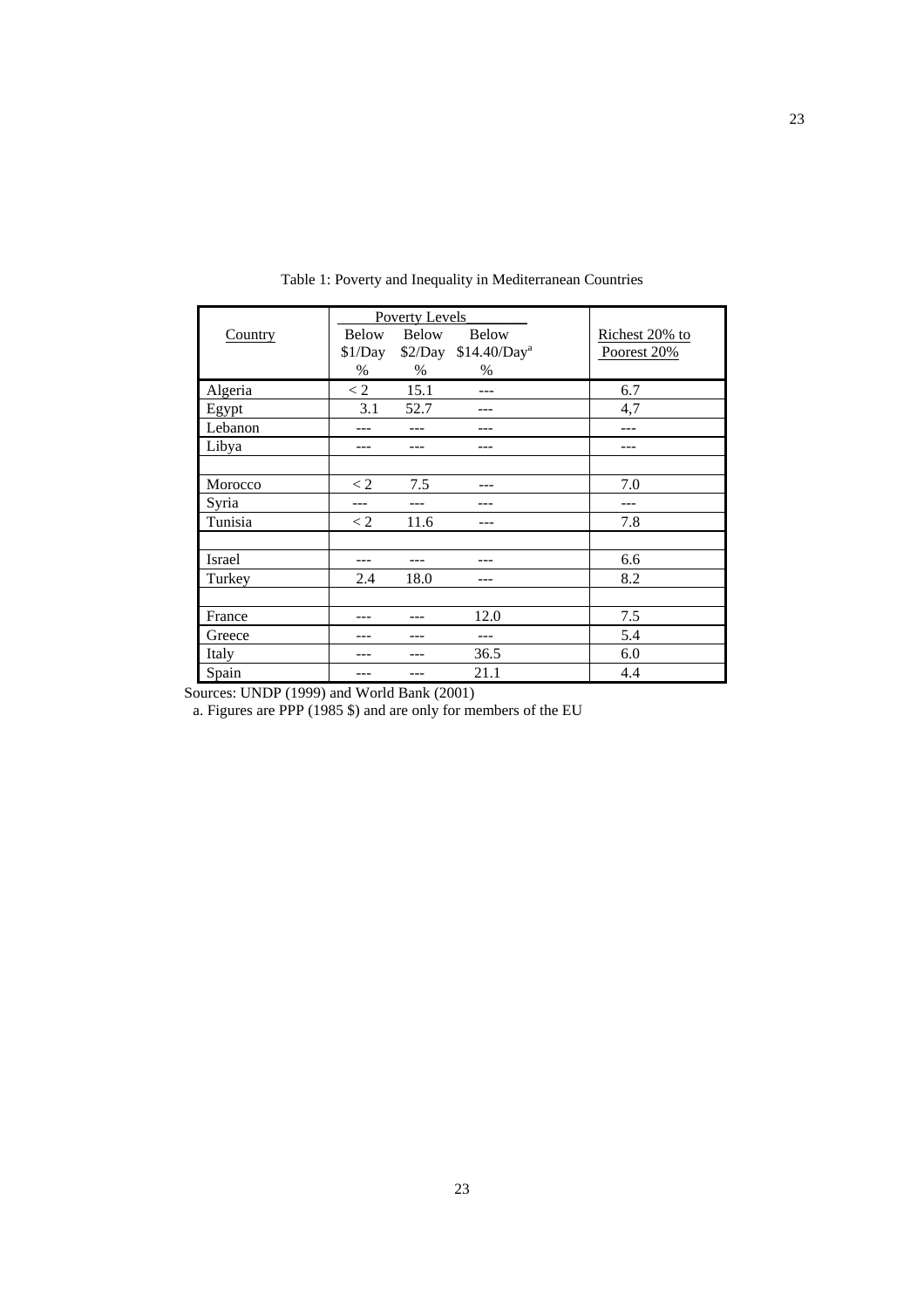|         | <b>Adult Illiteracy</b> | Public        | Infant               | Public      |
|---------|-------------------------|---------------|----------------------|-------------|
| Country | 1998                    | Expenditure   | <b>Mortality Per</b> | Expenditure |
|         | Male Female             | On Education  | 1000 Births          | On Health   |
|         | $\%$<br>$\%$            | % of GNP 1997 | 1998                 | % of $GDPa$ |
| Algeria | 46<br>24                | 5.1           | 35                   | 3.3         |
| Egypt   | 58<br>35                | 4.8           | 49                   | 1.8         |
| Lebanon | 21<br>9                 | 2.5           | 27                   | 3.0         |
| Libya   |                         | ---           |                      | ---         |
|         |                         |               |                      |             |
| Morocco | 40<br>66                | 5.0           | 49                   | 1.3         |
| Syria   | 42<br>13                | 3.1           | 28                   |             |
| Tunisia | 42<br>21                | 7.7           | 28                   | 3.0         |
|         |                         |               |                      |             |
| Israel  | 2<br>6                  | 7.6           | 16                   | 7.0         |
| Turkey  | 7<br>25                 | 2.2           | 38                   | 2.9         |
|         |                         |               |                      |             |
| France  |                         | 6.0           | 5                    | 7.1         |
| Greece  | $\overline{c}$<br>5     | 3.1           | 6                    | 5.3         |
| Italy   | $\overline{c}$          | 7.6           | 5                    | 5.3         |
| Spain   | $\mathfrak{D}$<br>4     | 5.0           | 5                    | 5.6         |

Table 2: Correlates/Dimensions of Poverty

Sources: UNDP (1999) and World Bank (2001)

a. Figures are for the period 1990-1998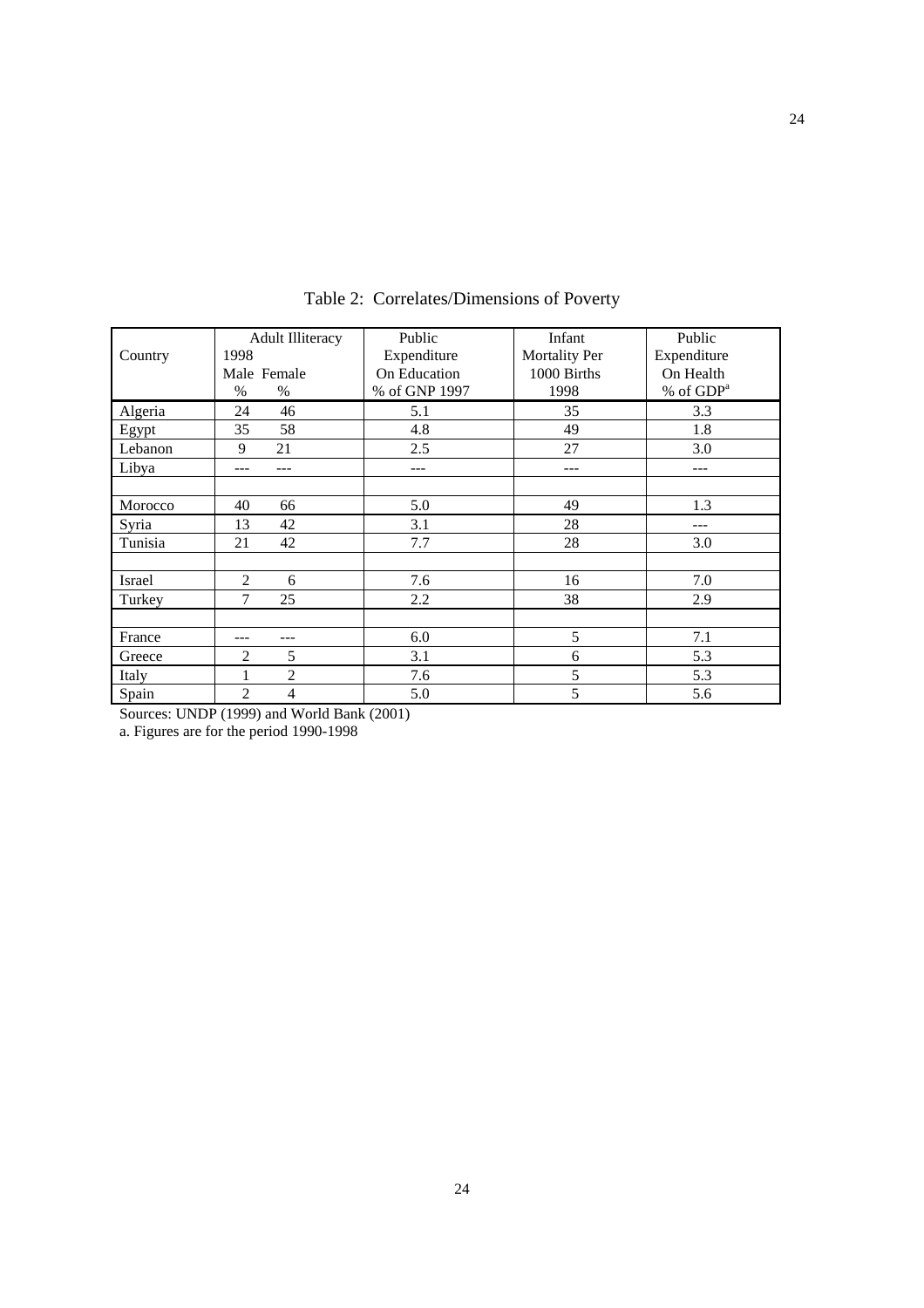| <b>Income Categories</b><br>(in LE) | Number | $\frac{0}{0}$ | Cumulative % |
|-------------------------------------|--------|---------------|--------------|
| < 1200                              | 461    | 7.7           | 7.7          |
| 1200-2399                           | 1229   | 20.6          | 28.3         |
| 2400-3599                           | 2002   | 33.5          | 61.8         |
| 3600-5999                           | 1255   | 21            | 82.8         |
| 6000-8399                           | 704    | 11.8          | 94.5         |
| 8400-11999                          | 161    | 2.7           | 97.2         |
|                                     | 86     | 1.4           | 98.7         |
| 12000-15999<br>16000-19999          | 29     | $0.5^{\circ}$ | 99.1         |
| 20000-59999                         | 33     | 0.6           | 99.7         |
| $60000+$                            | 18     | 0.3           | 100          |
| Total                               | 5978   | 100           |              |

Table 3: Household Annual Income

Minimum = LE  $72$ , Maximum = LE 133,000 Source: Nagi (2001)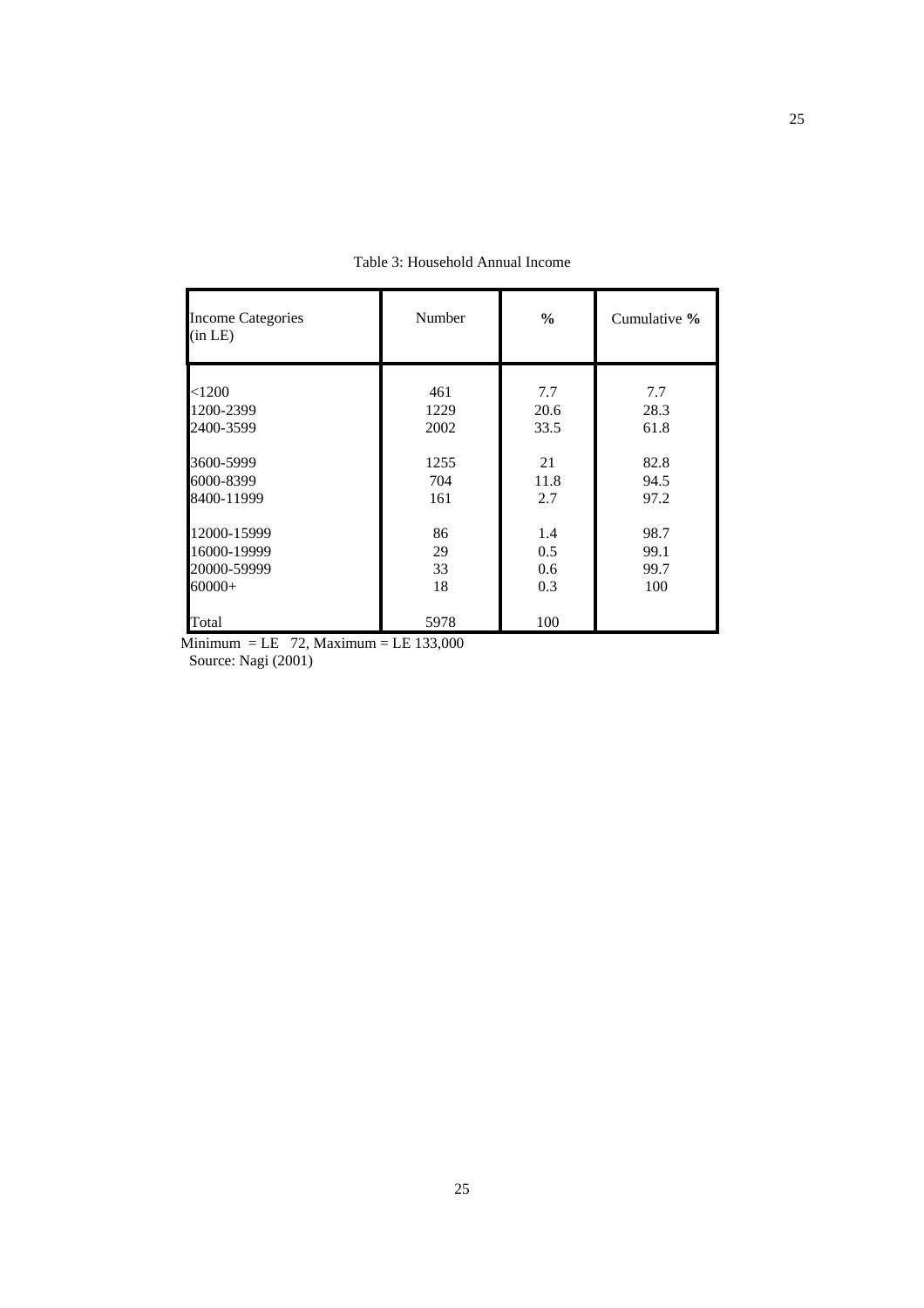| Difficulties in Affording<br><b>Basic</b> | Per Capita Income (Quintiles) |         |         |         |             |        |
|-------------------------------------------|-------------------------------|---------|---------|---------|-------------|--------|
| <b>Needs</b>                              | Lowest 20%                    | 2nd 20% | 3rd 20% | 4th 20% | Highest 20% | Total  |
| Food                                      |                               |         |         |         |             |        |
| Could Not Afford it                       | 0.2%                          | 0.3%    | 0.3%    | 0.1%    | 0.1%        | 0.2%   |
| <b>Severe Difficulty</b>                  | 15.1%                         | 6.4%    | 6.6%    | 4.1%    | 1.2%        | 6.8%   |
| Some Difficulty                           | 32.5%                         | 27.6%   | 22.9%   | 20.4%   | 9.9%        | 22.8%  |
| No Difficulty                             | 52.2%                         | 65.6%   | 70.2%   | 75.4%   | 88.9%       | 70.2%  |
| Clothing                                  |                               |         |         |         |             |        |
| Could Not Afford it                       | 1.7%                          | 1.2%    | 0.8%    | 0.6%    | 0.6%        | 1.0%   |
| <b>Severe Difficulty</b>                  | 17.1%                         | 9.4%    | 9.2%    | 5.3%    | 1.6%        | 8.6%   |
| Some Difficulty                           | 34.3%                         | 29.4%   | 24.2%   | 22.3%   | 10.7%       | 24.2%  |
| No Difficulty                             | 46.9%                         | 60.0%   | 65.8%   | 71.9%   | 87.1%       | 66.2%  |
| Health Care                               |                               |         |         |         |             |        |
| Could Not Afford it                       | 1.3%                          | 0.6%    | 0.8%    | 0.8%    | 0.4%        | 0.8%   |
| <b>Severe Difficulty</b>                  | 16.2%                         | 9.1%    | 8.4%    | 5.7%    | 3.1%        | 8.6%   |
| Some Difficulty                           | 32.6%                         | 27.3%   | 24.0%   | 19.3%   | 10.1%       | 22.8%  |
| No Difficulty                             | 49.9%                         | 63.0%   | 66.8%   | 74.2%   | 86.4%       | 67.8%  |
| Education                                 |                               |         |         |         |             |        |
| Could Not Afford it                       | 1.4%                          | 1.3%    | 1.4%    | 0.7%    | 0.5%        | 1.1%   |
| <b>Severe Difficulty</b>                  | 13.0%                         | 8.2%    | 7.2%    | 4.3%    | 1.4%        | 6.9%   |
| Some Difficulty                           | 28.5%                         | 23.1%   | 16.3%   | 14.7%   | 5.8%        | 17.8%  |
| No Difficulty                             | 57.1%                         | 67.4%   | 75.0%   | 80.4%   | 92.3%       | 74.3%  |
| Total                                     | 100.0%                        | 100.0%  | 100.0%  | 100.0%  | 100.0%      | 100.0% |

Table 4: Basic Needs and Per Capita Income

Table 5: Economic Security and Per Capita Income

| Scores on Index of       | Per Capita income (Quintiles) |  |         |  |                                       |       |
|--------------------------|-------------------------------|--|---------|--|---------------------------------------|-------|
| <b>Economic Security</b> |                               |  |         |  |                                       |       |
| (Ouintiles)              | Lowest $20\%$   $2ND$ $20\%$  |  | 3RD 20% |  | $\overline{14}$ 4TH 20%   Highest 20% | Total |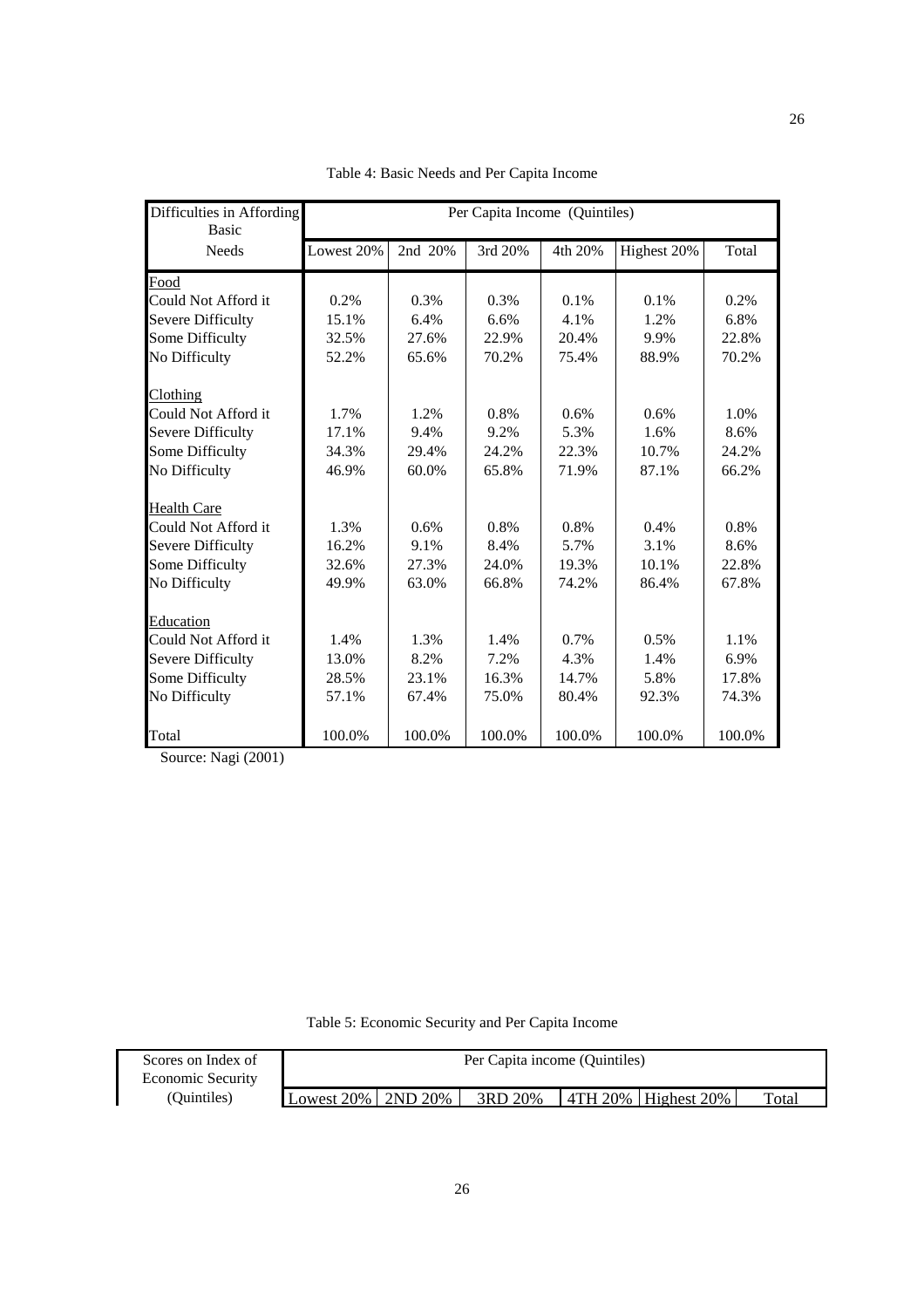| Lowest 20%     | 37.10%  | 21.50%        | 18.10%  | 15.20%  | 8.10%   | 20.00%  |
|----------------|---------|---------------|---------|---------|---------|---------|
| <b>2ND 20%</b> | 23.10%  | 24.00%        | 21.70%  | 19.80%  | 11.40%  | 20.00%  |
| 3RD 20%        | 21.90%  | <b>22.60%</b> | 18.90%  | 20.40%  | 16.10%  | 20.00%  |
| 4TH 20%        | 11.70%  | 16.70%        | 22.80%  | 21.30%  | 27.70%  | 20.00%  |
| Highest 20%    | 6.30%   | 15.20%        | 18.60%  | 23.20%  | 36.70%  | 20.00%  |
| Total          | 100.00% | 100.00%       | 100.00% | 100.00% | 100.00% | 100.00% |

# Table 6: Relationships Between Objective and Subjective Poverty

| <b>Objective Poverty</b> | Subjective Poverty |        |       |          |        |        |
|--------------------------|--------------------|--------|-------|----------|--------|--------|
|                          | Poor               |        |       | Non-Poor | Total  |        |
|                          | N                  | %      |       | N        |        | N      |
|                          |                    |        | $\%$  |          | $\%$   |        |
|                          | 1028               | 48.2%  | 1206  | 31.2%    | 2234   | 37.3%  |
| Poor<br>Row %            | 46.0%              |        | 54.0% |          | 100.0% |        |
| Non-Poor                 | 1103               | 51.8%  | 2659  | 68.8%    | 3762   | 62.7%  |
| Row %                    | 29.3%              |        | 70.7% |          | 100.0% |        |
| Total                    | 2131               | 100.0% | 3865  | 100.0%   | 5996   | 100.0% |
| Row %                    | 35.5%              |        | 64.5% |          | 100.0% |        |

Source: Nagi (2001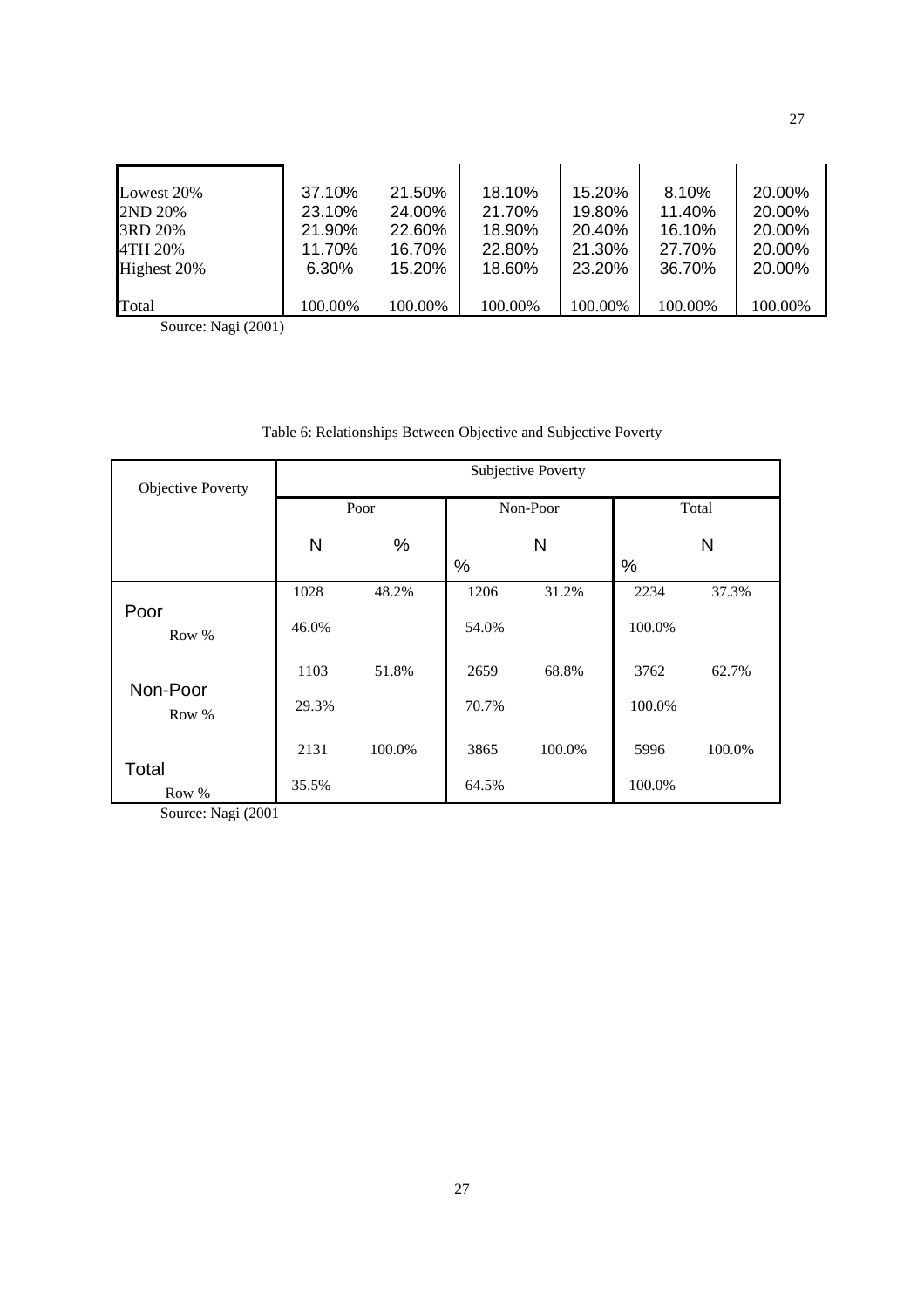| Variables                                                                                            | Poverty Rates (% of Households<br>Subjective |                                      |  |
|------------------------------------------------------------------------------------------------------|----------------------------------------------|--------------------------------------|--|
| Residence                                                                                            |                                              |                                      |  |
| <b>Rural Farming</b>                                                                                 | 35.0                                         | 41.8                                 |  |
| <b>Rural-Non Farming</b>                                                                             | 36.4                                         | 28.6                                 |  |
| Urban                                                                                                | 35.5                                         | 40.4                                 |  |
| Region<br>Urban Governates<br>Urban Lower<br><b>Rural Lower</b><br>Urban Upper<br><b>Rural Upper</b> | 37.5<br>30.9<br>33.9<br>36.2<br>37.7         | 35.5<br>44.2<br>30.5<br>47.7<br>38.1 |  |
| ÷<br>$\cdots$                                                                                        |                                              |                                      |  |

Table 7. Ecological Variables and Poverty Rates

Table 8. Characteristics of Households and Poverty Rates

| Characteristics | Poverty Rates (% of Households |           |  |  |
|-----------------|--------------------------------|-----------|--|--|
|                 | Subjective                     | Objective |  |  |
| <b>HH</b> Size  |                                |           |  |  |
| $1-2$           | 26.7                           | 13.3      |  |  |
| $3-4$<br>$5-6$  | 35.0                           | 19.8      |  |  |
|                 | 36.2                           | 39.6      |  |  |
| $7 - 8$         | 41.1                           | 56.1      |  |  |
| $9-10$          | 38.1                           | 60.0      |  |  |
| 11+             | 34.1                           | 64.0      |  |  |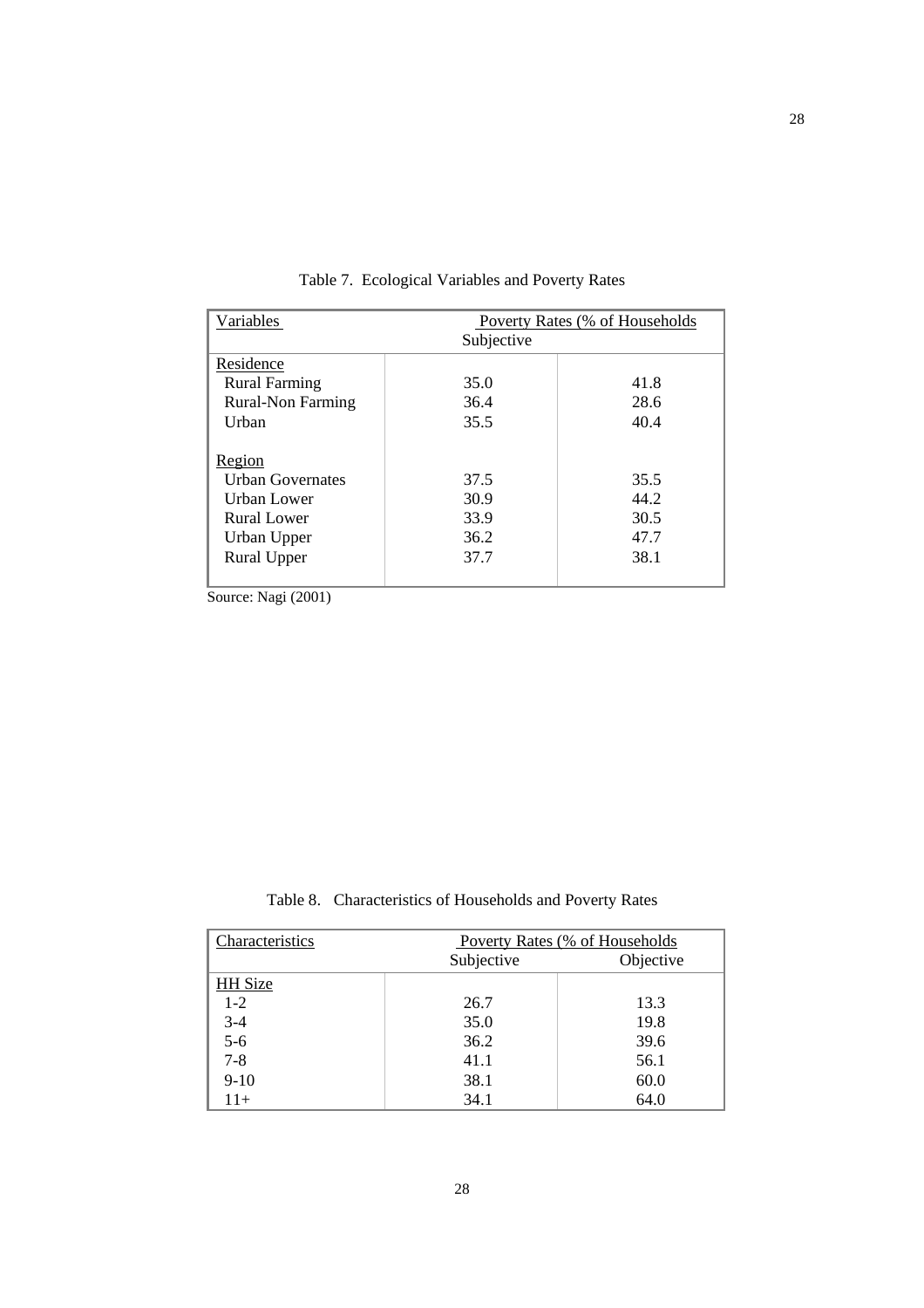| <b>HH Gainful Activities</b> |      |      |
|------------------------------|------|------|
| Lowest $20%$                 | 39.3 | 36.2 |
| 2nd 20 %                     | 38.2 | 44.0 |
| 3rd 20 %                     | 38.2 | 45.6 |
| 4th 20 %                     | 31.4 | 30.8 |
| Highest 20 %                 | 31.4 | 29.5 |
|                              |      |      |
| <b>HH</b> Education          |      |      |
| Lowest 20 %                  | 42.6 | 41.1 |
| 2nd 20 %                     | 41.7 | 51.2 |
| 3rd 20 %                     | 37.7 | 39.7 |
| 4th 20 %                     | 33.3 | 34.6 |
| Highest 20 %                 | 23.0 | 19.6 |
|                              |      |      |
| Gender of HH Head            |      |      |
| Female                       | 43.2 | 30.8 |
| Male                         | 34.3 | 38.4 |
|                              |      |      |
| Age of HH Head               |      |      |
| <25                          | 36.2 | 23.5 |
| 25-34                        | 34.2 | 34.2 |
| 35-44                        | 37.8 | 39.1 |
| 45-59                        | 37.1 | 41.4 |
| $60+$                        | 32.2 | 32.1 |
|                              |      |      |
| <b>Education of HH Head</b>  |      |      |
| None                         | 40.3 | 43.1 |
| Primary                      | 37.2 | 40.5 |
| Preparatory                  | 32.3 | 31.7 |
| Secondary                    | 29.8 | 28.7 |
| Tertiary                     | 18.3 | 15.5 |
|                              |      |      |

Table 9: Percentage of Respondents Reporting Difficulties in, and Opinions About, Dealing with Government Agencies

|  | Items of Experience | 50c1a1 | Health | ±ducatıon | and<br>Police | Local | otal |
|--|---------------------|--------|--------|-----------|---------------|-------|------|
|--|---------------------|--------|--------|-----------|---------------|-------|------|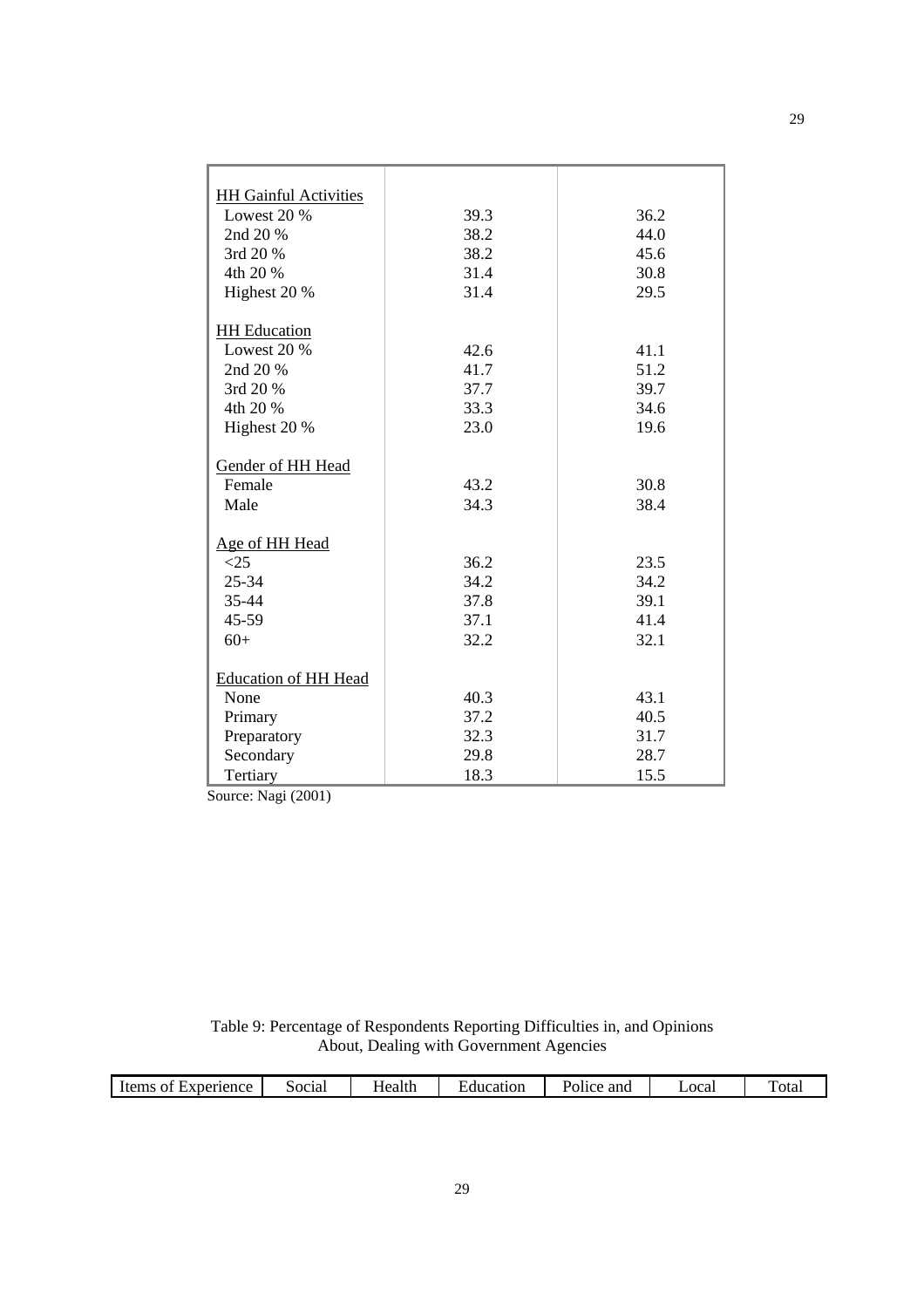| and Opinions                                          | <b>Affairs</b><br>and Social<br>Insurance<br>$N=63$ | and<br>Health<br>Insurance |           | Registration | Admin.    | Eight<br>Agencies |
|-------------------------------------------------------|-----------------------------------------------------|----------------------------|-----------|--------------|-----------|-------------------|
|                                                       |                                                     | $N = 372$                  | $N = 104$ | $N = 134$    | $N = 421$ | $N = 1587$        |
| Inhumane<br>Treatment                                 | 25.4                                                | 32.7                       | 21.4      | 28.1         | 27.9      | 27.2              |
| Difficulties in<br>Getting Services or<br>Things Done | 71.4                                                | 61.3                       | 44.2      | 57.5         | 70.7      | 60.1              |
| Complexities of<br>Routines                           | 71.4                                                | 64.2                       | 61.7      | 75.6         | 79.6      | 67.4              |
| Extortion<br>(Corruption)                             | 19.7                                                | 25.1                       | 22.9      | 34.7         | 32.2      | 26.4              |
| Do Not Want to<br>Deal with Agency<br>Again           | 54.1                                                | 65.9                       | 50.0      | 64.8         | 64.2      | 59.5              |

Source: El-Sayed and Badr (1997, p.30).

Table 10. Sources and Purposes of Assistance